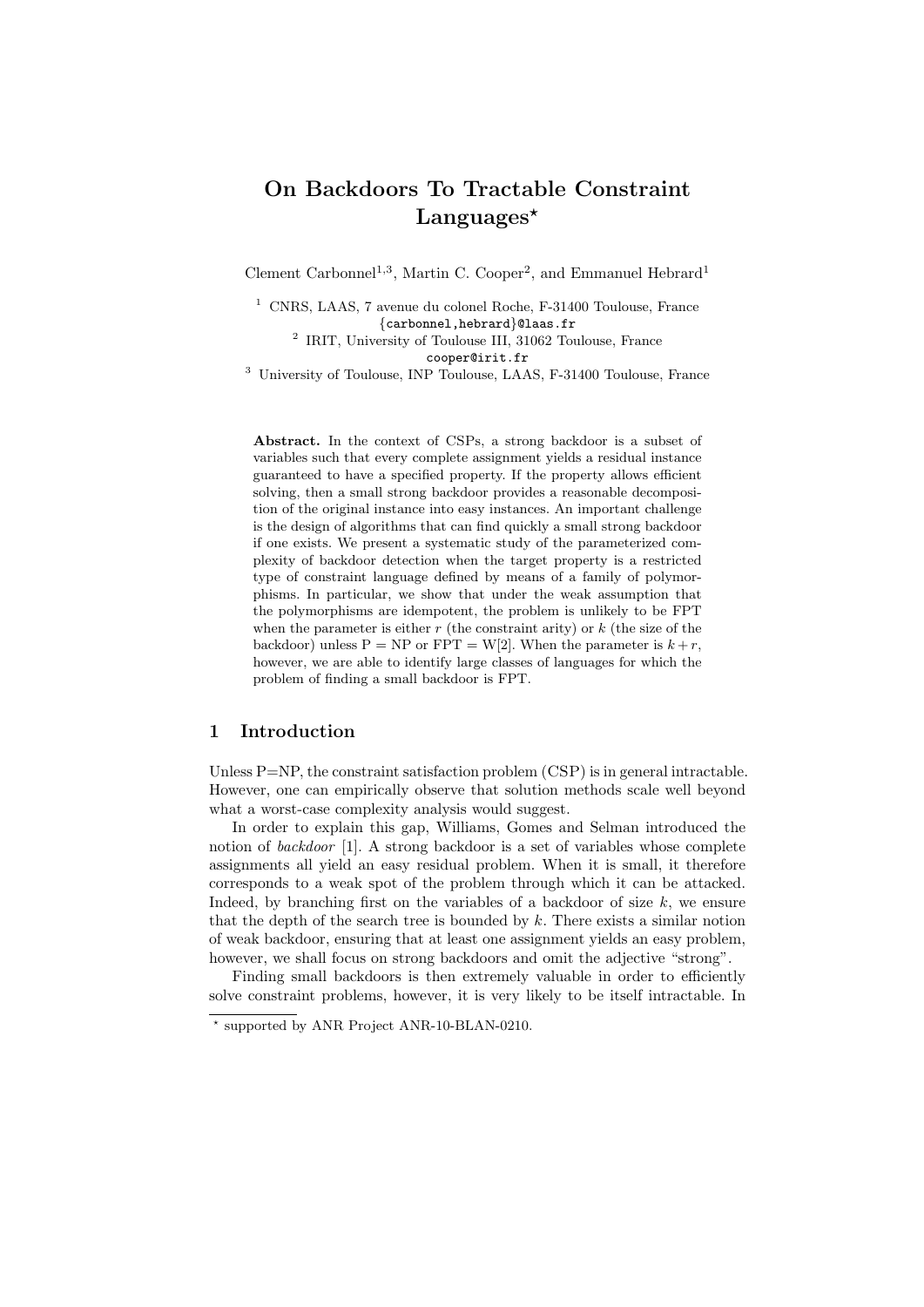order to study the computational complexity of this problem, we usually consider backdoors with respect to a given tractable class  $T$ , i.e., such that all residual problems fall into the class T. In Boolean Satisfiability (SAT), it was shown that finding a minimum backdoor with respect to HornSAT, 2-SAT and their disjunction is fixed-parameter tractable with respect to the backdoor size [2][3]. It is significantly harder, however, to do so with respect to bounded treewidth formulas [4]. In this paper we study the computational complexity of finding a strong backdoor to a *semantic* tractable class of CSP, in the same spirit as a very recent work by Gaspers et al. [3]. Assuming that  $P \neq NP$ , semantic tractable classes are characterized by unions and intersections of languages of constraints closed by some operations. We make the following three main contributions:

- $-$  We first consider the case where these operations are *idempotent*, and show that computing a  $k$ -backdoor with respect to such a class is NP-hard even on bounded arity CSPs, and W[2]-hard for the parameter  $k$  if the arity is not bounded. Observe that the scope of this result is extremely wide, as most tractable classes of interest are idempotent.
- Then, we characterize another large category of tractable classes, that we call Helly, and for which finding k-backdoors is fixed-parameter tractable in  $k + r$  where r is the maximum arity of a constraint.
- $-$  Lastly, we show that finding  $k$ -backdoors with respect to many semantic tractable classes that are not Helly is W[2]-hard for  $k + r$  (and remains W[2]-hard for  $k$  if  $r$  is fixed). However, we do not prove a strict dichotomy since a few other conditions must be met besides not being Helly.

The paper is organized as follows: After introducing the necessary technical background in Section 2, we study idempotent tractable classes in Section 3 and Helly classes as well as a family of non-Helly classes in Section 4.

## 2 Preliminaries

Constraint satisfaction problems A constraint satisfaction problem (CSP) is a triplet  $(X, D, C)$  where X is a set of variables, D is a domain of values, and  $C$  is a set of constraints. For simplicity, we assume  $D$  to be a finite subset of N. A constraint is a pair  $(S, R)$  where  $S \subseteq X$  is the scope of the constraint and R is an  $|S|$ -ary relation on D, i.e. a subset of  $D^{|S|}$  representing the possible assignments to S. A solution is an assignment  $X \to D$  that satisfies every constraint. The goal is to decide whether a solution exists.

A constraint language is a set of relations. The domain of a constraint language  $\Gamma$  is denoted by  $D(\Gamma)$  and contains all the values that appear in the tuples of the relations in  $\Gamma$ . Given a constraint language  $\Gamma$ ,  $CSP(\Gamma)$  is the restriction of the generic CSP to instances whose constraints are relations from Γ. The Di*chotomy Conjecture* by Feder and Vardi says that for every finite  $\Gamma$ ,  $CSP(\Gamma)$  is either in P or NP-complete [5]. Since the conjecture is still open, the complexity of constraint languages is a very active research area (see e.g. [6][7][8]).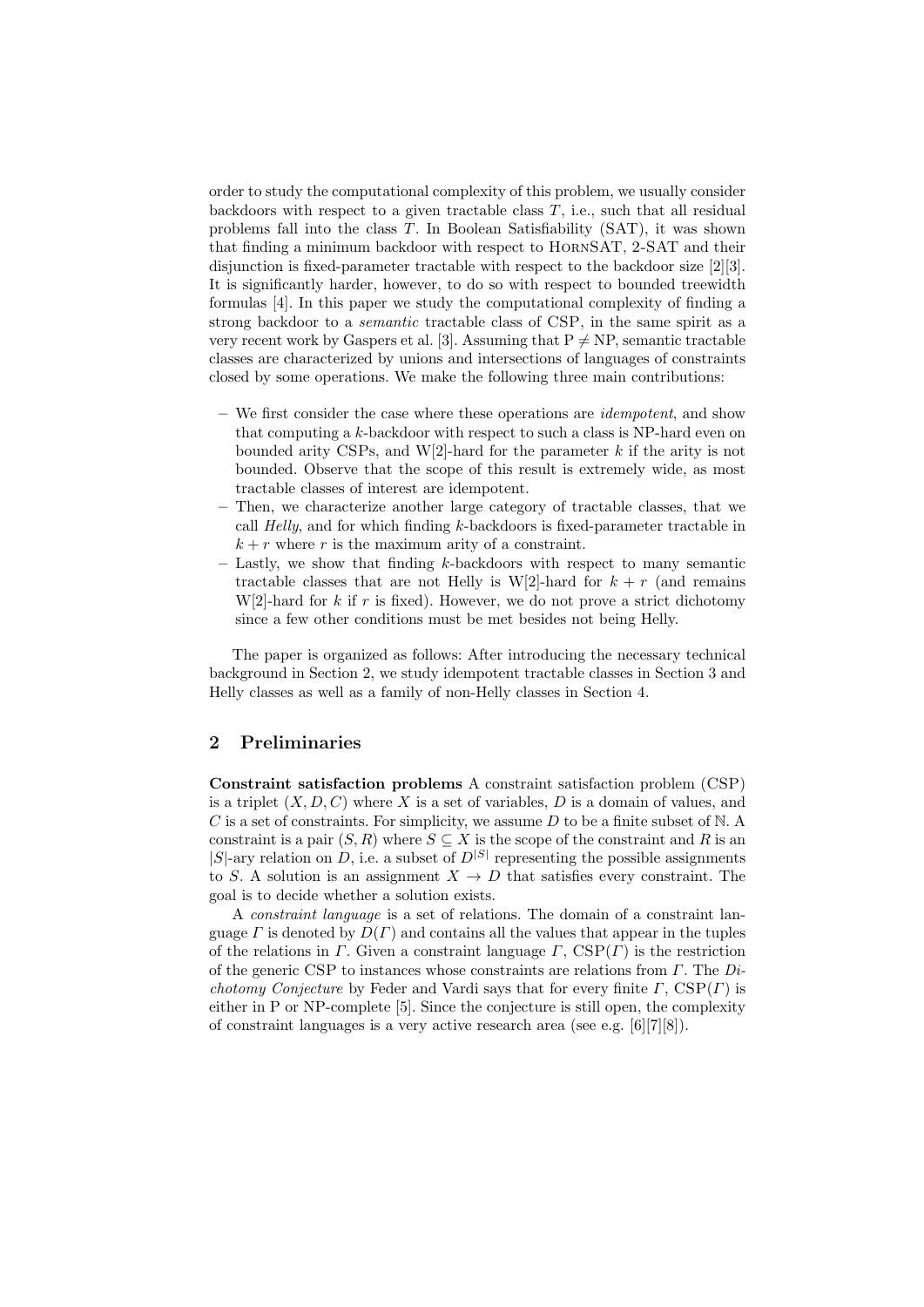It is known that the complexity of a language is determined by its set of closure operations [9]. Specifically, an operation  $f: D(\Gamma)^a \to D(\Gamma)$  of arity a is a polymorphism of  $\Gamma$  if for every  $R \in \Gamma$  of arity  $r$  and  $t_1, \ldots, t_a \in R$ ,  $f(t_1,..., t_a) = (f(t_1[1],..., t_a[1]),..., f(t_1[r],..., t_a[r])) \in R$ . A polymorphism f is idempotent if  $\forall x \in D, f(x, x, \ldots, x) = x$ . We denote by Pol(T) (resp.  $IdPol(\Gamma)$  the set of all polymorphisms (resp. idempotent polymorphisms) of Γ. Given two languages  $\Gamma_1, \Gamma_2$  with  $D(\Gamma_2) \subseteq D(\Gamma_1)$ , we write  $Pol(\Gamma_1) \subseteq Pol(\Gamma_2)$ if the restriction to  $D(\Gamma_2)$  of every  $f \in Pol(\Gamma_1)$  is in  $Pol(\Gamma_2)$ . A wide range of operations have been shown to induce polynomial-time solvability of any language they preserve: these include near-unanimity operations [10], edges [11], semilattices [9], 2-semilattices [12] and totally symmetric operations of all arities [13].

**Composite classes** A semantic class is a set of languages. A semantic class  $T$ is tractable if  $CSP(\Gamma) \in P$  for every  $\Gamma \in T$ , and recognizable in polynomial time if the membership problem 'Does  $\Gamma \in T$ ?' is in P. We say that a semantic class T is *atomic* if there exists an operation  $f : \mathbb{N}^a \to \mathbb{N}$  such that  $\Gamma \in T$  if and only if  $f|_{D(\Gamma)} \in Pol(\Gamma)$ , where  $f|_{D(\Gamma)}$  denotes the restriction of f to  $D(\Gamma)$ . We sometimes denote such a class by  $T_f$  and say that f induces  $T_f$ . We call a semantic class  $T \, simple$  if there exists a set  $T$  of atomic classes such that  $T = \bigcap_{T \in \mathcal{T}} T_f$ . Finally, a semantic class T is *composite* if there exists a set T of simple classes such that  $T = \bigcup_{T_s \in \mathcal{T}} T_s$ . In both cases, the set  $\mathcal{T}$  is allowed to be infinite. Using the distributivity of intersection over union, it is easy to see that any class derived from atomic classes through any combination of intersections and unions is composite. We say that an atomic class  $T_f$  is *idempotent* if f is idempotent. By extension, a composite class is idempotent if can be obtained by intersections and unions of idempotent atomic classes.

Example 1. Consider the class of max-closed constraints, introduced in [14]. This class is tractable as any CSP instance over a max-closed constraint language can be solved by establishing (generalised) arc-consistency. Using our terminology, this class is exactly the atomic class induced by the operation  $\max(\ldots)$ , and thus it is composite. Max-closed constraints have been generalized to any language that admits a semilattice polymorphism, i.e. a binary operation  $f$  such that  $f(x, x) = x$ ,  $f(x, y) = f(y, x)$  and  $f(f(x, y), z) = f(x, f(y, z))$  for any  $x, y, z \in$  $D$  [9]. If we denote by Sml the set of all possible semilattice operations on  $\mathbb{N}$ , this larger class corresponds to  $\cup_{f \in \text{Sm}} T_f$ , which is composite but not atomic.

*Example 2.* For a given language  $\Gamma$ , let  $\overline{\Gamma}$  be the language obtained from  $\Gamma$  by adding all possible unary relations over  $D(\Gamma)$  with a single tuple. Consider the very large class  $T_{BW}$  of languages  $\Gamma$  such that  $CSP(\overline{\Gamma})$  (and thus  $CSP(\Gamma)$ ) can be solved by achieving k-consistency for some k that only depends on  $\Gamma$ . This property is equivalent to the existence of two idempotent polymorphisms f and g such that for every  $x, y \in D(\Gamma)$  [15][16],

$$
(i) \ \ g(y, x, x, x) = g(x, y, x, x) = g(x, x, y, x) = g(x, x, x, y)
$$

(*ii*) 
$$
f(y, x, x) = f(x, y, x) = f(x, x, y)
$$

(*iii*)  $f(x, x, y) = g(x, x, x, y)$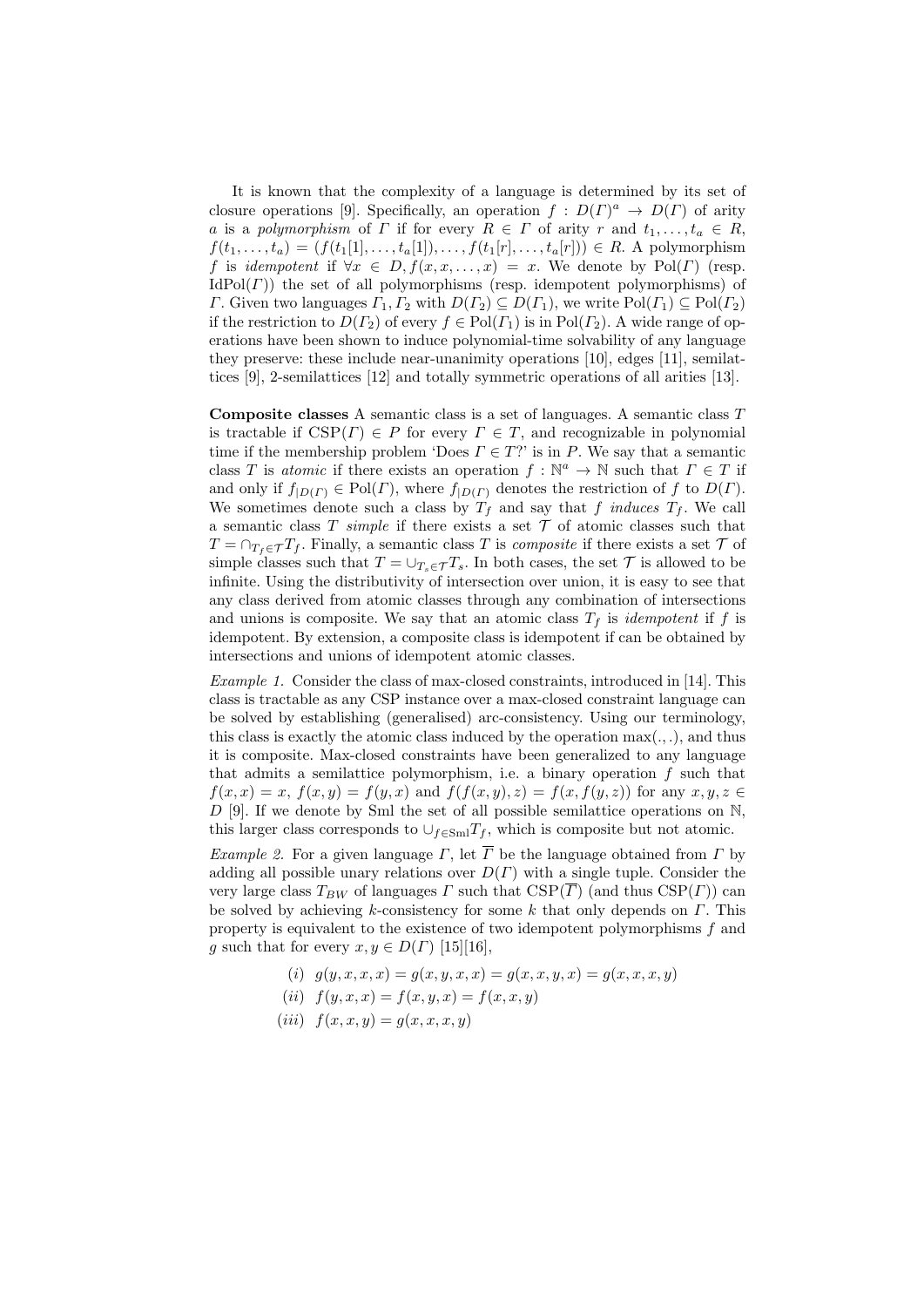If we denote by FGBW the set of all pairs of operations  $(f, g)$  on N satisfying these three conditions, the class  $T_{BW}$  is composite and idempotent since it can be written as  $T_{BW} = \bigcup_{(f,q)\in \text{FGBW}} (T_f \cap T_q).$ 

The choice to study composite classes shows multiple advantages. First, they are general enough to capture most natural semantic tractable classes defined in the literature, and they also allow us to group together tractable languages that are solved by the same algorithm (such as arc consistency or Gaussian elimination). Second, membership in these classes is hereditary: if  $\Gamma \in T$  and  $Pol(\Gamma) \subseteq Pol(\Gamma')$ , then  $\Gamma' \in T$ . In particular, any sublanguage of a language in T is in T, and every composite class contains the empty language.

**Strong backdoors** Given an instance  $(X, D, C)$  of  $CSP(\Gamma)$ , assigning a variable  $x \in X$  to a value  $d \in D$  is done by removing the tuples inconsistent with  $x \leftarrow d$ from the constraints whose scope include x, and then removing the variable  $x$ from the instance (thus effectively reducing the arity of the neighbouring constraints by one). A *strong backdoor* to a semantic class T is a subset  $S \subseteq X$  such that every complete assignment of the variables from  $S$  yields an instance whose language is in  $T$ . Note that assigning a variable involves no further inference (e.g., arc consistency); indeed doing so has been shown to make backdoors potentially much harder to detect [17]. There exist alternative forms of backdoors, such as weak backdoors [1] and partition backdoors [18], but we only consider strong backdoors throughout this paper so we may omit the word "strong" in proofs. The goal of this work is to study how the properties of the target semantic class T affect the (parameterized) complexity of the following problem.

STRONG T-BACKDOOR: Given a CSP instance I and an integer  $k$ , does I have a strong backdoor to  $T$  of size at most  $k$ ?

Parameterized complexity A problem is *parameterized* if each instance  $x$ is coupled with a nonnegative integer  $k$  called the *parameter*. A parameterized problem is fixed-parameter tractable (FPT) if it can be solved in time  $O(f(k)|x|^{O(1)})$ , where f is any computable function. For instance, VERTEX COVER parameterized with the size  $k$  of the cover is FPT as it can be solved in time  $O(1.2738^k + kn)$  [19], where *n* is the number of vertices of the input graph. The class XP contains the parameterized problems that can be solved in time  $O(f(k)|x|^{g(k)})$  for some computable functions  $(f, g)$ . FPT is known to be a proper subset of XP [20]. Between these extremes lies the Weft Hierarchy:

$$
FPT = W[0] \subseteq W[1] \subseteq W[2] \subseteq \ldots \subseteq XP
$$

where for every t,  $W[t+1]$  is believed to be strictly larger than  $W[t]$ . These classes are closed under FPT-reductions, which map an instance  $(x, k)$  of a problem  $L_1$ to an instance  $(x', k')$  of a problem  $L_2$  such that:

- $(x', k')$  can be built in time  $O(f(k)|x|^{O(1)})$  for some computable function f
- $(x', k')$  is a yes-instance if and only if  $(x, k)$  is
- $k' \leq g(k)$  for some computable function g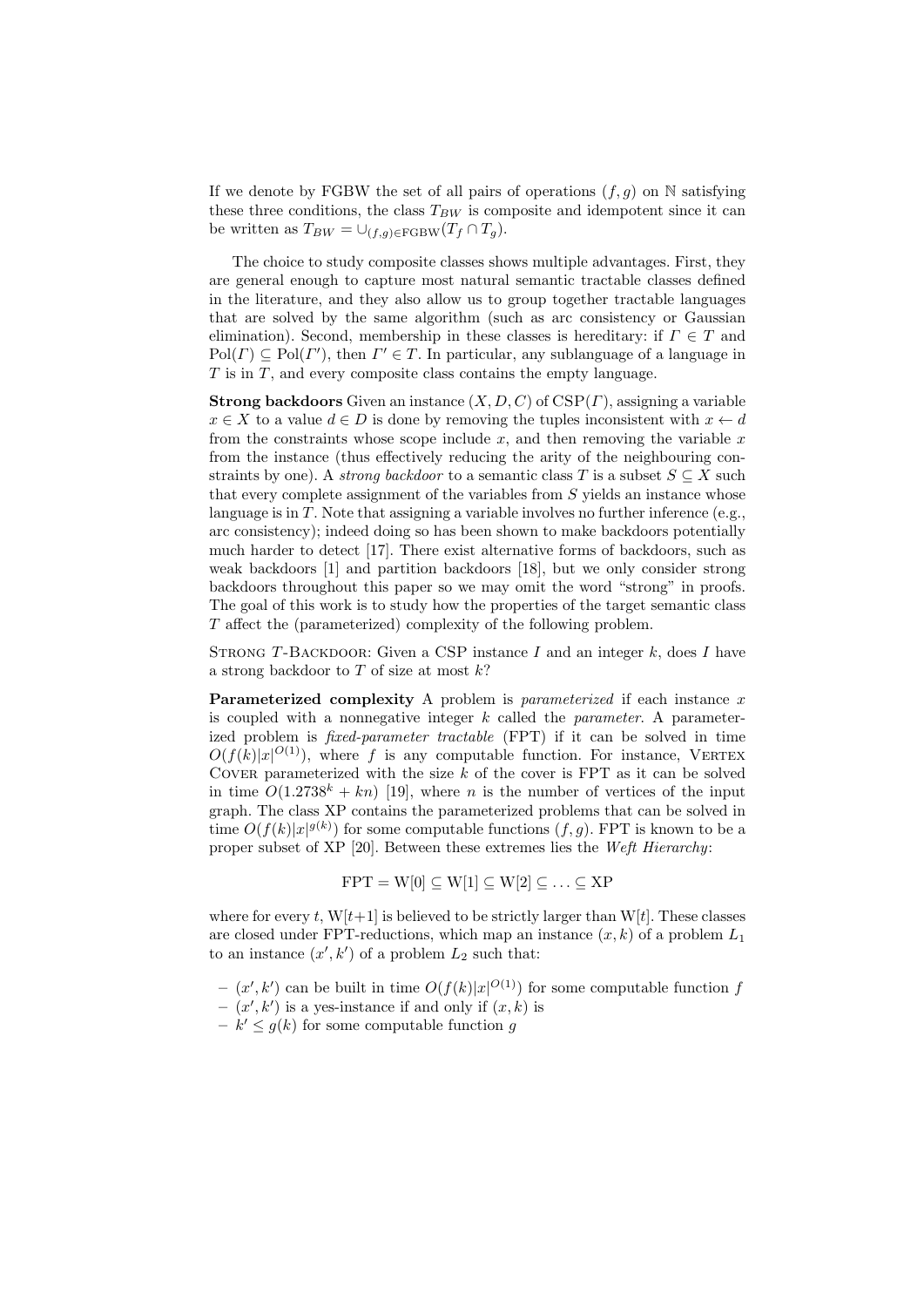For instance, k-CLIQUE is W[1]-complete [20] when the parameter is k. Note that if considering the parameter as a constant yields an NP-hard problem, the parameterized version is not in XP (and thus not FPT) unless  $P = NP$ .

# 3 General Hardness

We consider two parameters:  $k$ , the size of the backdoor, and r, the maximum arity of the constraint network. Under the very weak assumption that  $T$  is composite and idempotent, we show that  $STRONG$   $T-BACKDOOR$  is unlikely to be FPT for either of the parameters taken separately, assuming that  $P \neq NP$  and  $FPT \neq W[2]$ , as we shall do througout the paper. In both cases, we show that our results extend to the class of Boolean CSPs with minor modifications.

Our hardness results will be obtained by reductions from various forms of the p-HITTING SET problem: given a universe U, a collection  $S = \{S_i | i = 1..n\}$  of subsets of U with  $|S_i| = p$  and an integer k, does there exist a subset  $H \subseteq U$  such that  $|H| \leq k$  and  $\forall i, H \cap S_i \neq \emptyset$ ? This problem is NP-complete for every fixed  $p \geq 2$  [21], and W[2]-complete when the parameter is k and p is unbounded [20]. The special case  $p = 2$  is called VERTEX COVER, and the input is typically given in the form of a graph  $G = (U, S)$  and an integer k.

We will make use of two elementary properties of idempotent composite classes. First, any relation with a single tuple is closed by every idempotent operation. Thus, adding such a relation to a language does not affect its membership in idempotent classes. The second property is slightly more general. Given a relation R of arity r, let  $M_R$  be the matrix whose rows are the tuples of R sorted by lexicographic order (so that  $M_R$  is unique). We say that a relation R is an extension of a relation R' if  $M_R$  has all the columns of  $M_{R'}$ , plus extra columns that are either constant (i.e. every value in that column is the same) or copies of some columns of  $M_{R'}$ . In that case, since IdPol( $\{R\}\$ ) = IdPol( $\{R'\}\$ ),  ${R} \in T$  if and only if  ${R'} \in T$ , for every idempotent composite class T.

For the rest of the document, we represent relations as lists of tuples delimited by square brackets (e.g.  $R = [t_1, \ldots, t_n]$ ), while tuples are delimited by parentheses (e.g.  $t_1 = (d_1, \ldots, d_r)$ ).

### 3.1 Hardness on bounded arity CSPs

**Theorem 1.** STRONG T-BACKDOOR is NP-hard for every idempotent composite tractable class T, even for binary CSPs.

*Proof.* We reduce from VERTEX COVER. Let  $I = (G, k)$  be an instance of VER-TEX COVER. We consider two cases. First, suppose that  $\Gamma = \{[(1), (2)], [(2), (3)],$  $[(1),(3)]\}\in T$ . We create a CSP with one variable per vertex in G, and if two variables correspond to adjacent vertices we add the constraint  $\neq_{1,2,3}$  (inequality over the 3-element domain) between them. Since  $CSP(\{\neq_{1,2,3}\})$  is NP-hard and  $T$  is tractable, a valid backdoor of size at most  $k$  must correspond to a vertex cover on G. Conversely, the variables corresponding to a vertex cover form a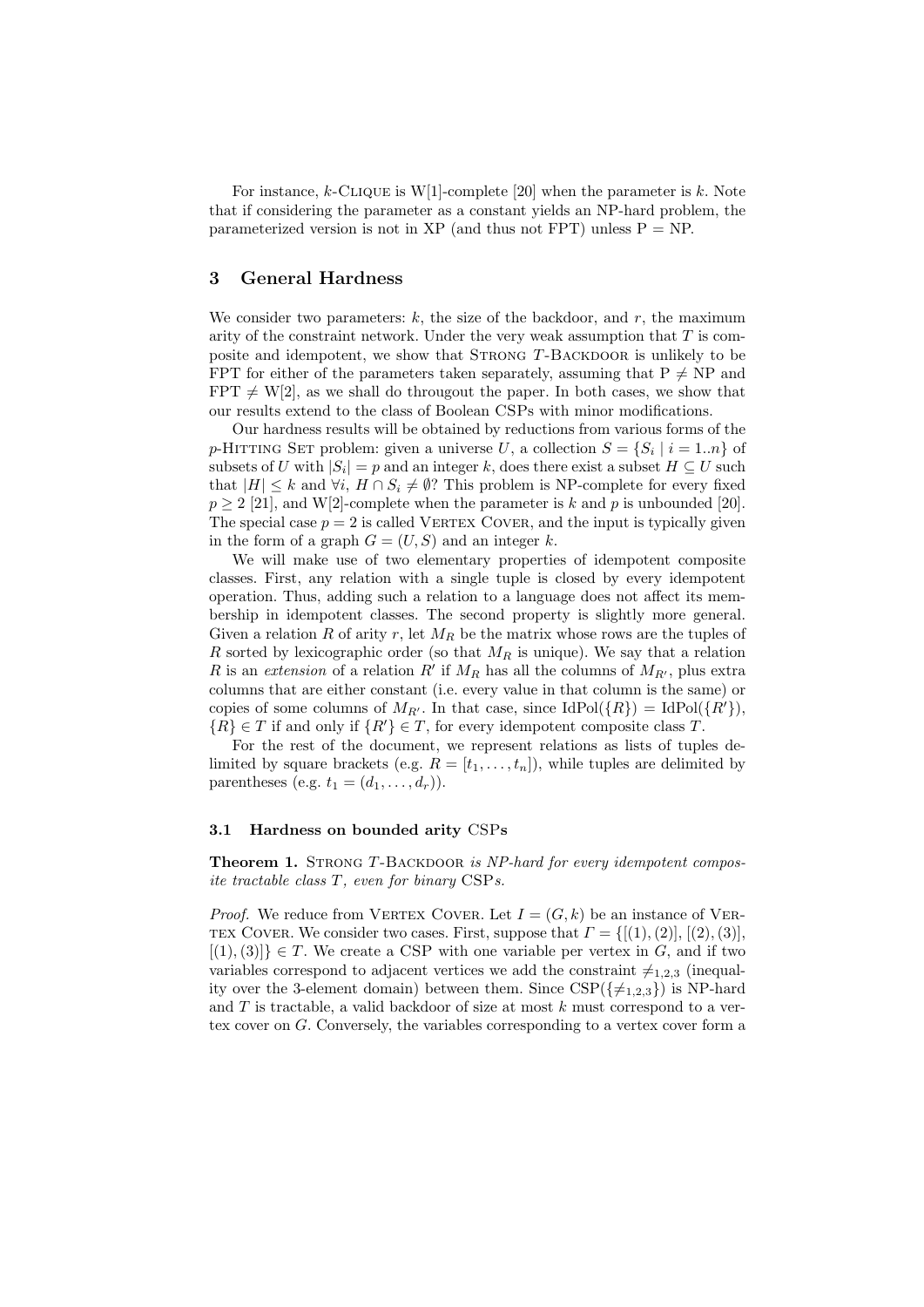backdoor: after every complete assignment to these variables, the language of the reduced instance is a subset of  $\Gamma$ , which is in  $T$  since  $T$  is composite and hence hereditary. Now, suppose that  $\Gamma \notin T$ . We duplicate the column of each relation in  $\Gamma$  to obtain the binary language  $\Gamma' = \{R_1, R_2, R_3\}$  with  $R_1 = [(1, 1), (2, 2)],$  $R_2 = [(2, 2), (3, 3)]$  and  $R_3 = [(1, 1), (3, 3)]$ . Since  $\Gamma'$  is an extension of  $\Gamma$  and T is idempotent,  $\Gamma'$  is not in T. Then, we follow the same reduction as in the first case, except that we add the three constraints  $R_1, R_2, R_3$  instead of  $\neq$ <sub>1,2,3</sub> between two variables associated with adjacent vertices. By construction, a backdoor must be a vertex cover. Conversely, if we have a vertex cover, after any assignment of the corresponding variables we are left with at most one tuple per constraint, and the resulting language is in T by idempotency.  $\Box$ 

In the case of Boolean CSPs, Theorem 1 cannot apply verbatim. This is due to the fact that every binary Boolean language is a special case of 2-SAT and is therefore tractable. Thus, a binary Boolean CSP has always a backdoor of size 0 to any class that is large enough to contain 2-SAT, and the minimum backdoor problem is trivial. The next proposition shows that this is the only case for which STRONG  $T$ -BACKDOOR is not NP-hard under the idempotency condition. Note that looking for a strong backdoor in a binary Boolean CSP has no practical interest; however this case is considered for completeness.

**Proposition 1.** On Boolean CSPs with arity at most  $r$ , STRONG T-BACKDOOR is NP-hard for every idempotent composite tractable class T if  $r > 3$ . For  $r = 2$ , STRONG T-BACKDOOR is either trivial (if every binary Boolean language is in T) or NP-hard.

Proof. The proof is essentially identical to that of Theorem 1, only with a larger number of cases to examine. First, suppose that every binary Boolean language is in T. Then, if  $r = 2$ , STRONG T-BACKDOOR is trivial. If  $r > 3$ , we reduce from 3-HITTING SET. Let  $I = (U, S, k)$  be an instance of 3-HITTING SET. We create a CSP instance with one variable per element in U, and for each  $(u_i, u_j, u_l) \in S$ , if  $R_1 = [(1, 0), (0, 1)] \in T$  we add the constraint  $R_2 = [(1, 0, 0), (0, 1, 0), (0, 0, 1)]$  on the corresponding variables and  $R_3 = [(1, 0, 0), (0, 1, 1)]$  otherwise. Observe that, since  $CSP(\lbrace R_2 \rbrace)$  is known to be NP-hard (by a reduction from  $(1 \text{ in } 3)$ -SAT) and  $R_3$  is an extension of  $R_1$ , in either case the added constraint does not belong to T. Thus, if a backdoor of size at most  $k$  exists, then the corresponding subset of  $U$  must be a hitting set. Conversely, let  $B$  denote the CSP variables associated with a hitting set of size at most k. If we used the constraint  $R_2$  in the reduction, then after a complete assignment of  $B$  the remaining constraints are a subset of  $\{R_1, [(0), [(1), [(0, 0)]\}$  which is in T since T is idempotent and  $R_1 \in T$ . If the reduction was done using  $R_2$ , after any assignment we are left with a CSP instance whose language is a subset of  $\{[(0)], [(1)]\}$  which is in T by idempotency. Finally, in both cases,  $B$  is a backdoor of size  $k$ , which completes this part of the reduction. Now, suppose that there exists a binary Boolean language  $\Gamma$  that is not in T. Once more, we reduce from VERTEX COVER. Let  $(G, k)$  be an instance of VERTEX COVER and  $\Gamma_1 = \{[(0,1)]\}$ . We create a CSP instance with one variable per vertex in  $G$ . If two vertices are adjacent, we add between them the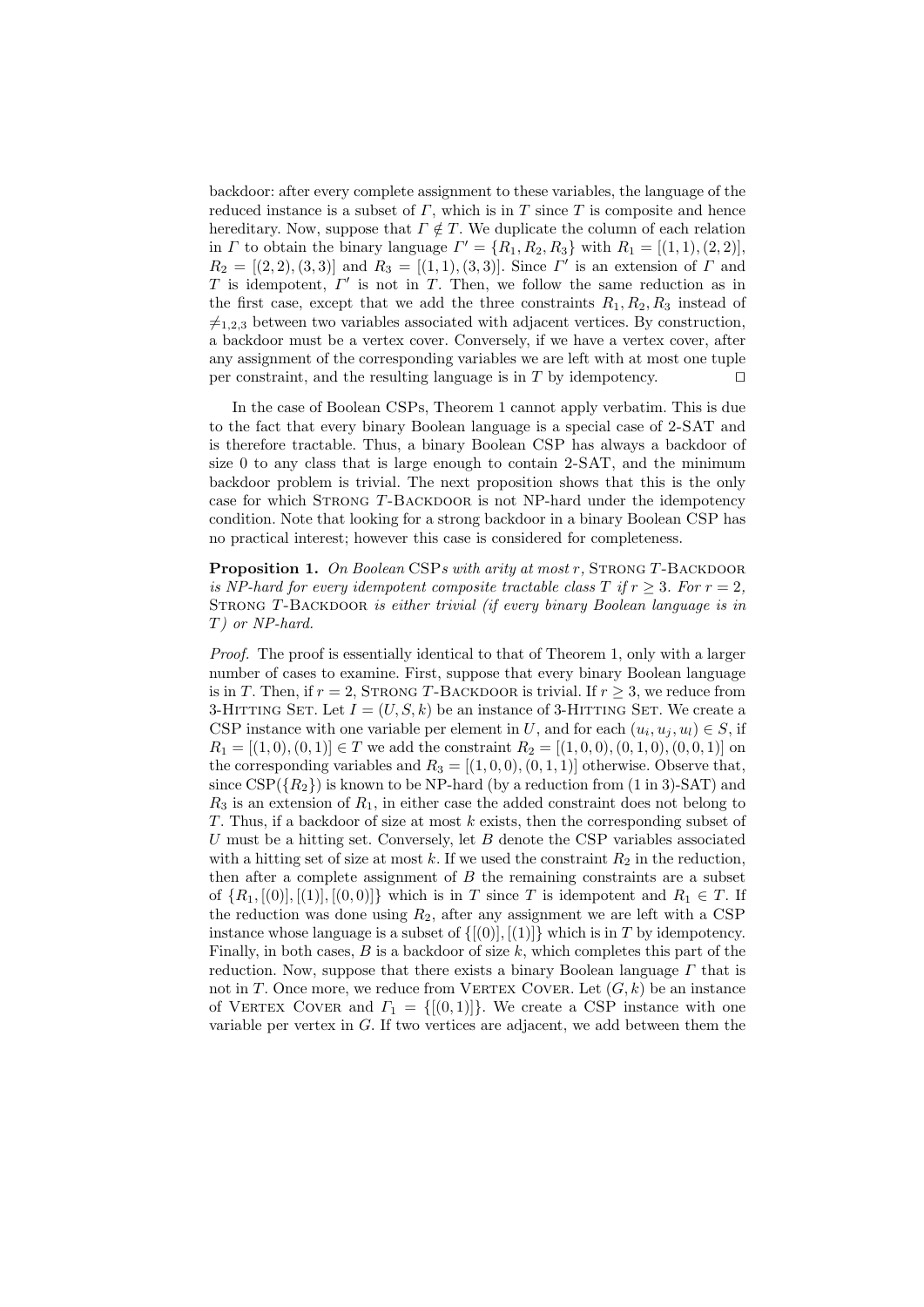constraint of  $\Gamma_1$  if  $\Gamma_1 \notin T$  and all constraints in  $\Gamma$  otherwise. By construction any T-backdoor of size at most  $k$  must be a vertex cover, and the same line of reasoning as in the proof of Theorem 1 gives us that the variables corresponding to any hitting set of size at most  $k$  is a T-backdoor, which concludes the proof.  $\Box$ 

#### 3.2 Hardness when the parameter is the size of the backdoor

In general, a large strong backdoor is not of great computational interest as the associated decomposition of the original instance is very impractical. Thus, it makes sense to design algorithms that are FPT when the parameter is the size of the backdoor. In this section we show that in the case of idempotent composite classes such algorithms cannot exist unless  $FPT = W[2]$ . Furthermore, we establish this result under the very restrictive condition that the input CSP has a single constraint, which highlights the fact that  $S_{TRONG}$   $T-BACKDOOR$  is more than a simple pseudo-HITTING SET on the constraints outside  $T$ .

For any natural numbers  $m, e \ (m \geq 3)$ , we denote by  $R_3^m(e)$  the relation obtained by duplicating the last column of  $[(e+1, e, e), (e, e+1, e), (e, e, e+1)]$ until the total arity becomes m. It is straightforward to see that  $CSP(\lbrace R_3^m(e) \rbrace)$ is NP-hard for every  $m, e$  by a reduction from 1-in-3-SAT. In a similar fashion, we define  $R_2^m(e)$  as an extension of  $[(e+1, e), (e, e+1)]$  of arity m.

Theorem 2. STRONG T-BACKDOOR is  $W[2]$ -hard for every idempotent composite tractable class T when the parameter is the size of the backdoor, even if the CSP has a single constraint.

*Proof.* The proof is an FPT-reduction from  $p$ -HITTING SET parameterized with solution size k. Let  $(p, U, S)$  be an instance of p-HITTING SET, where U is the universe  $(|U| = n)$  and  $S = \{S_i \mid i = 1..s\}$  is the collection of p-sets. We assume without loss of generality that  $p \geq 3$  (if this is not the case we pad each set with unique elements). We build an  $n$ -ary relation  $R$ , where each column is associated with a value from U, as follows. For every  $S_i \in S$ , we consider two cases. If  ${R_2^2(2i)} \notin T$ , we add two tuples  $t_1, t_2$  to R such that the restriction of  $[t_1, t_2]$  to the columns corresponding to the values appearing in  $S_i$  form the relation  $R_2^p(2i)$ , and the other columns are constant with value 2*i*. If  $\{R_2^2(2i)\}\in\mathcal{T}$ , we add 3 tuples  $t_1, t_2, t_3$  such that the restriction of  $t_1, t_2, t_3$  to the columns corresponding to  $S_i$  form  $R_3^p(2i)$ , and the remaining columns are constant with value 2*i*. Once the relation is complete, we apply it to  $n$  variables to obtain an instance of our backdoor problem. See Figure 1 for an example of the construction.

Suppose we have a backdoor of size at most  $k$ , and suppose there exists a set  $S_i$  such that none of the corresponding variables belong to the backdoor. Then, if we assign every variable in the backdoor to  $2i$ , the reduced constraint must belong to  $T$ . By idempotency, we can further assign every remaining variable outside of  $S_i$  to the value 2i and the resulting constraint must still be in T. The reduced constraint becomes either  $R_2^p(2i)$  if  $\{R_2^2(2i)\}\notin \mathcal{T}$ , or  $R_3^p(2i)$ , which is not in T since T is tractable and we assume  $P \neq NP$ . In both cases, this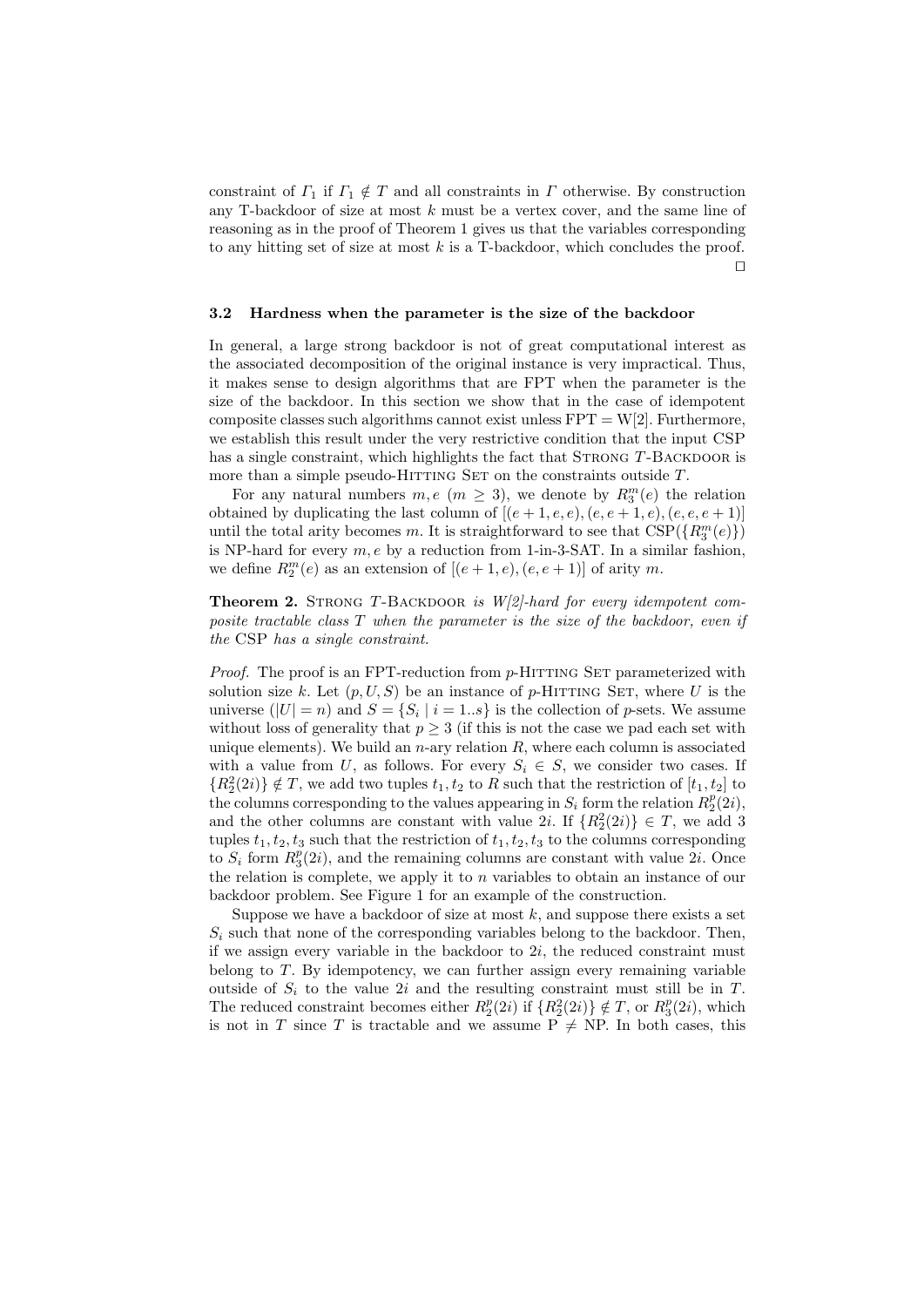|                          |                        |                             |  |     | $u_1$ $u_2$ $u_3$ $u_4$ $u_5$ $u_6$ $u_7$ |  |  |                |  |
|--------------------------|------------------------|-----------------------------|--|-----|-------------------------------------------|--|--|----------------|--|
| $U = (u_1, \ldots, u_7)$ |                        |                             |  |     | 2 3 2 2 2 2                               |  |  |                |  |
|                          | ${R_2^2(2)} \in T$     | $\mathcal{D}_{\mathcal{L}}$ |  | 2 2 | 3 2 2                                     |  |  | $\overline{2}$ |  |
| $S_1 = (u_3, u_4, u_5)$  | ${R_2^2(4)} \notin T$  |                             |  |     | 2 2 2 2 3 2                               |  |  | $\overline{2}$ |  |
| $S_2 = (u_2, u_5, u_6)$  |                        |                             |  |     | 5 4 4 4 4                                 |  |  |                |  |
|                          | ${R_2^2(6)} \not\in T$ |                             |  |     | 4 4 4 5 5                                 |  |  |                |  |
| $S_3 = (u_1, u_3, u_7)$  |                        |                             |  |     | 7 6 6 6 6 6                               |  |  | -6             |  |
| (a) 3-HITTING SET        | (b) class $T$          |                             |  |     | 6 7 6 6 6                                 |  |  |                |  |
|                          |                        | (c) Constraint $C$          |  |     |                                           |  |  |                |  |

Fig. 1: Example of reduction from a 3-HITTING SET instance to the problem of finding a backdoor to the class  $T$ . The reduction produces a single constraint  $C$ .

constraint does not belong to  $T$ , and we have a contradiction. Therefore, if there is a backdoor of size at most  $k$ , we also have a hitting set of size at most  $k$ .

Conversely, suppose we have a hitting set of size at most  $k$ . We prove that the associated set of variables form a backdoor. Observe that two blocks (i.e. pairs/triples) of tuples of the constraint C associated with different sets do not share any common value; hence, after assigning the variables corresponding to the hitting set to any values, the resulting constraint is either empty or a subrelation of a single block associated with the set  $S_i$ . The latter case yields two possibilities. If T does not contain  $\{R_2^2(2i)\}\$ , then the block i must have been reduced to a single tuple, since the two initial tuples  $t_1, t_2$  satisfy  $t_1[x_j] \neq t_2[x_j]$ for all  $x_j$  associated with a value in  $S_i$ . Thus, by idempotency, the resulting constraint is in T. Now, if T contains  $\{R_2^2(2i)\}\text{, the resulting constraint has at most }$ two tuples (same argument as above), which can only happen if all the variables are assigned to the value  $2i$ . If we are in this situation, the new constraint must be an extension of  $R_2^2(2i)$  and hence is in T. Therefore, our hitting set provides a strong backdoor in our CSP instance, which concludes the reduction.  $\square$ 

This theorem still holds on Boolean CSPs if we allow multiple constraints in the target instance, even if these constraints are all the same relation.

**Proposition 2.** On Boolean CSPs, STRONG T-BACKDOOR is W[2]-hard for every idempotent composite tractable class T when the parameter is the size of the backdoor, even if the CSP has a single type of constraint.

Proof. The proof is similar to the non-Boolean case, but more straightforward since we are allowed multiple constraints. We FPT-reduce from  $p$ -HITTING SET parameterized by solution size. Let  $(p, U, S)$  be an instance of p-HITTING SET, where U is the universe  $(|U| = n)$  and  $S = \{S_i | i = 1..s\}$  is the collection of p-sets. We assume  $p \geq 3$ , as we did for Theorem 2. We create a CSP instance with one variable per element in U. For each set  $S_i \in S$ , if  $\{R_2^p(0)\}\in T$  we add the constraint  $R_3^p(0)$  on the variables corresponding to the values in  $S_i$ , and  $R_2^p(0)$  otherwise. By construction, the language of the instance only contains constraints outside  $T$ , so a strong backdoor of size  $k$  must intersect every constraint and hence corresponds to a hitting set of  $(p, U, S)$ . Conversely, the set of variables  $B$  corresponding to a hitting set of size at most  $k$  form a backdoor: After every assignment of  $B$ , at least one variable in each constraint is assigned, so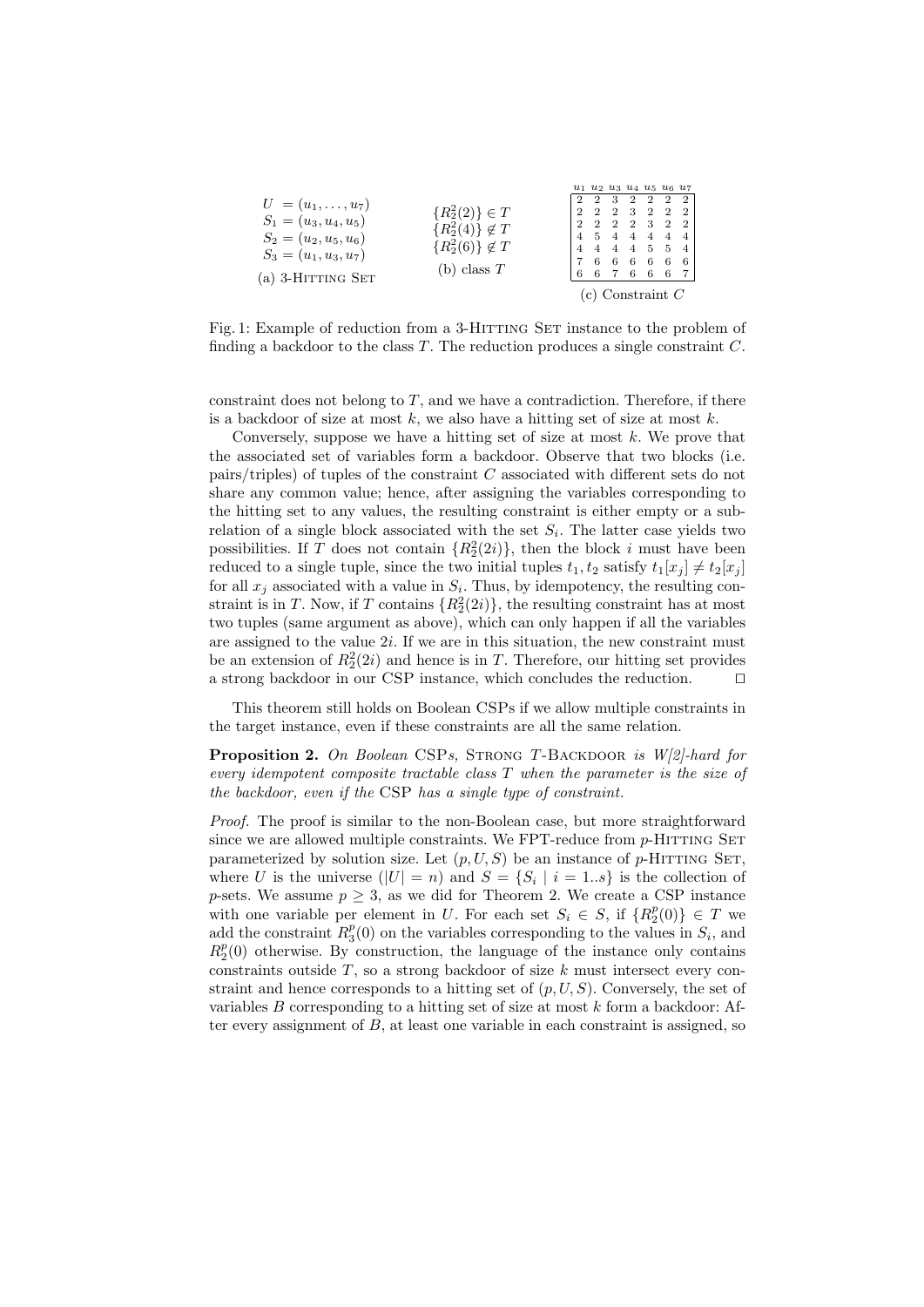the language is either formed of relations with a most one tuple (if  ${R_2^p(0)} \notin T$ ) or a collection of extensions of  $R_2^p(0)$   $\{R_2^p(0)\}\notin\mathcal{T}$  plus relations with at most one tuple. In either case, the resulting language is in  $T$  by idempotency, which concludes the proof.  $\Box$ 

Remark 1. Partition Backdoors is an alternative form of backdoors recently introduced by Bessiere et al [18]. Such backdoors are especially interesting in the case of conservative classes (conservativity is more restrictive than idempotency, since each polymorphism is required to satisfy  $f(x_1, \ldots, x_a) \in \{x_1, \ldots, x_a\}$ . The authors argue that, given a partition of the constraints  $C = \{C_1, C_2\}$  such that the language of  $C_1$  is in a conservative class  $T$ , the vertex cover of the primal graph of  $C_2$  is a strong backdoor to T. The minimum-size partition backdoor is then the best such backdoor over every possible partition of the constraints. Computing the minimum-size partition backdoor is FPT in the parameter  $k+l$ , where  $l$  is the size of the constraint language; our results show that computing the actual minimum strong backdoor is a much harder problem as it is still W[2] hard for the larger parameters  $k+m$  (Theorem 2) and  $d+k+l$  (Proposition 2), where  $m$  is the number of constraints and  $d$  the size of the domain.

## 4 Combined parameters: Helly classes and limits

We have shown in sections 3.1 and 3.2 that considering independently the maximum constraint arity  $r$  and the size of the backdoor  $k$  as parameters is unlikely to yield FPT tractability. We now consider the combined parameter  $k + r$  and show that FPT tractability ensues for numerous tractable composite classes.

In order to design an algorithm for STRONG T-BACKDOOR that is FPT for  $k+r$ , it is important to have a procedure to *check* whether a subset of variables of size at most  $k$  is a strong backdoor to  $T$ . The natural algorithm for this task runs in time  $O(mrtd^kP(\Gamma))$  (where m is the number of constraints, t the maximum number of tuples and  $P(\Gamma)$  the complexity of the membership problem of a language  $\Gamma$  in  $T$ ) by checking independently each of the  $d^k$  possible assignments of  $B$ . In our case this approach is not satisfactory: since  $d$  is not a parameter, the term  $d^k$  is problematic for the prospect of an algorithm FPT in  $k + r$ . The next lemma presents an alternative algorithm for the "backdoor check" problem that is only exponential in the number of constraints  $m$ . Although it may seem impractical at first sight (as m is typically much larger than  $k$ ), we will show that it can be exploited for many tractable classes.

**Lemma 1.** Let T be a composite class recognizable in time  $P(\Gamma)$ . Let  $I =$  $(X, D, C)$  be a CSP instance with m constraints of arity at most r and containing at most t tuples, and  $B \subseteq X$ . It is possible to decide whether B is a strong backdoor to T in time  $O(mrt^2 + m^2r(2t)^mP(\Gamma)).$ 

*Proof.* We first focus on a single constraint  $(S, R)$ . Let  $B_S = B \cap S$ . Observe that at most t different assignments of  $B<sub>S</sub>$  can leave R nonempty, since the subrelations of  $R$  obtained with each assignment are pairwise disjoint and their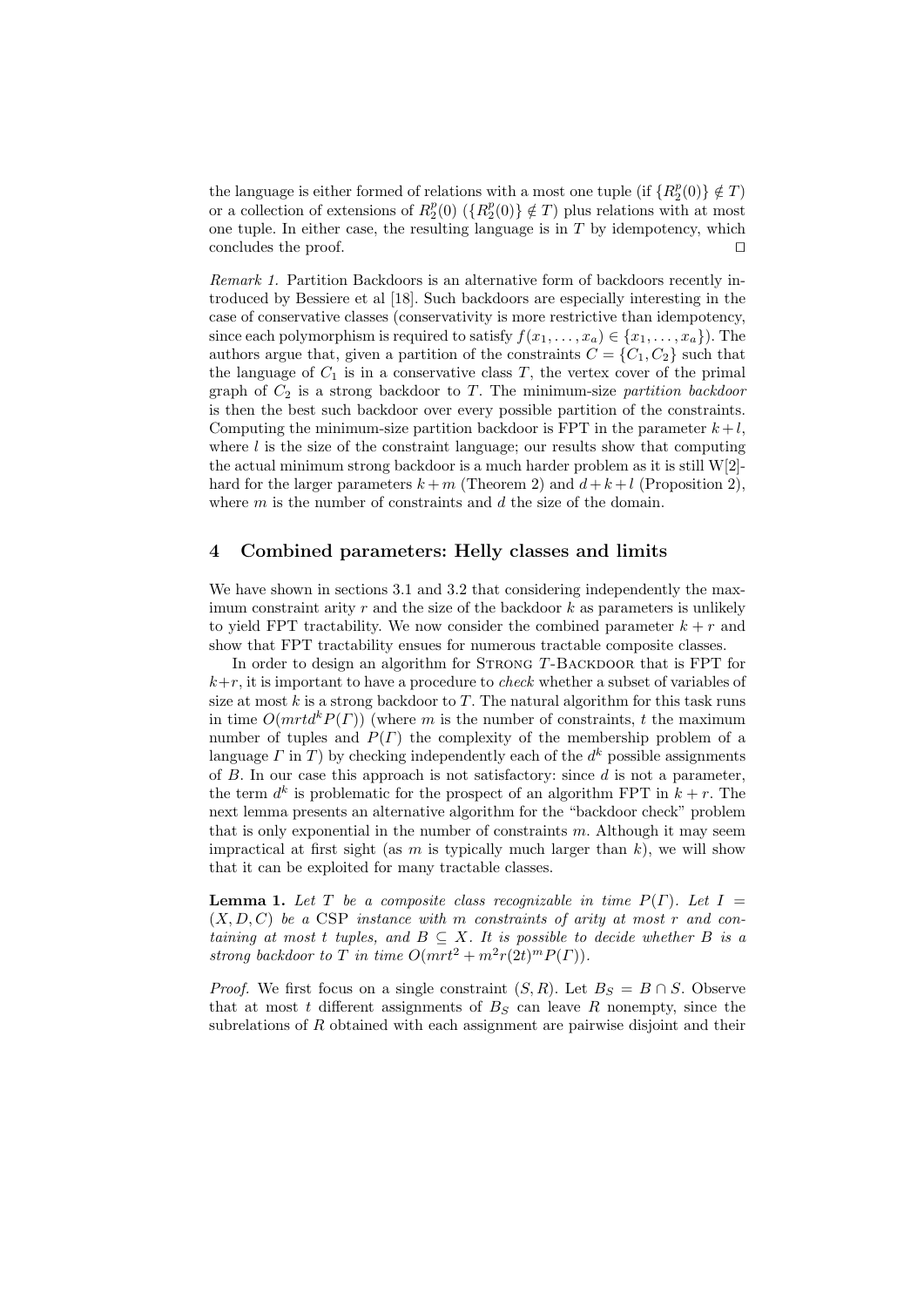union is  $R$ . To compute these assignments in polynomial time, one can explore a search tree. Starting from a node labelled R, we pick a nonfixed variable  $v \in B_S$ and for every  $d \in D(v)$  such that the subrelation  $R_{v=d}$  is not empty we create a child node labelled with  $R_{v=d}$ . Applying this rule recursively, we obtain a tree of depth at most  $r$  and with no more than  $t$  leaves, so it has at most  $rt$ nodes. The time spent at each node is  $O(t)$ , so computing all leaves can be done in time  $O(rt^2)$ . Now, suppose that for each constraint  $c = (R, S) \in C$ we have computed this set  $\phi_c$  of all the locally consistent assignments of  $B_s$ and stored the resulting subrelation. For every  $\phi \in \prod_{c \in C} \phi_c$  and every possible subset C' of the constraints, we check if the restriction  $\phi_s$  of  $\phi$  to the constraints of C' is a consistent assignment (i.e., no variable is assigned multiple values). If  $\phi_s$  is consistent, we temporarily remove from the instance the constraints outside  $C'$ , we apply the assignment  $\phi_s$  and we check whether the language of the resulting instance is in  $T$ . The algorithm returns that  $B$  is a backdoor if and only if each membership test in  $T$  is successful. To prove the correctness of the algorithm, suppose that  $\psi$  is an assignment of B such that the resulting language is not in  $T$ . Then, at least one subset of the constraints have degraded into nonempty subrelations. For each of these constraints, the restricted assignment  $\psi_R$ is consistent with the others, so the algorithm must have checked membership of the resulting language in  $T$  and concluded that  $B$  is not a strong backdoor. Conversely, if  $B$  is a strong backdoor, every complete assignment of  $B$  yields an instance in  $T$ . In particular, if we consider only a subset of the constraints after each assignment, the language obtained is also in  $T$  since  $T$  is composite (and hence hereditary). Thus, none of the membership tests performed by the algorithm will fail. The complexity of the algorithm is  $O(mrt^2 + m^2rt^m2^mP(\Gamma)).$  $\Box$ 

We say that a composite class  $T$  is h-Helly if it holds that for any language  $\Gamma$ , if every  $\Gamma_h \subseteq \Gamma$  of size at most h is in T then  $\Gamma$  is in T. This property is analogous to the well-studied Helly properties for set systems. We call Helly number of T the minimum positive integer h such that  $T$  is h-Helly. Being characteristic of a class defined exclusively in terms of polymorphisms over N, the Helly number is independant from parameters like the domain size or the arity of the languages. The next theorem is the motivation for the study of such classes, and is the main result of this section.

**Theorem 3.** For every fixed composite class  $T$  recognizable in polynomial time, if  $T$  has a finite Helly number then STRONG  $T$ -BACKDOOR is FPT when the parameter is  $k + r$ , where k is the size of the backdoor and r is the maximum constraint arity.

*Proof.* Let h denote the Helly number of T. The algorithm is a bounded search tree that proceeds as follows. Each node is labelled by a subset of variables B. The root of the tree is labelled with the empty set. At each node, we examine every possible combination of h constraints and check if  $B$  is a strong backdoor for the subset in time  $O(hrt^2 + h^2r(2t)^hP(\Gamma))$  (where  $P(\Gamma)$  is the polynomial complexity of deciding the membership of a language  $\Gamma$  in  $T$ ) using Lemma 1. Suppose that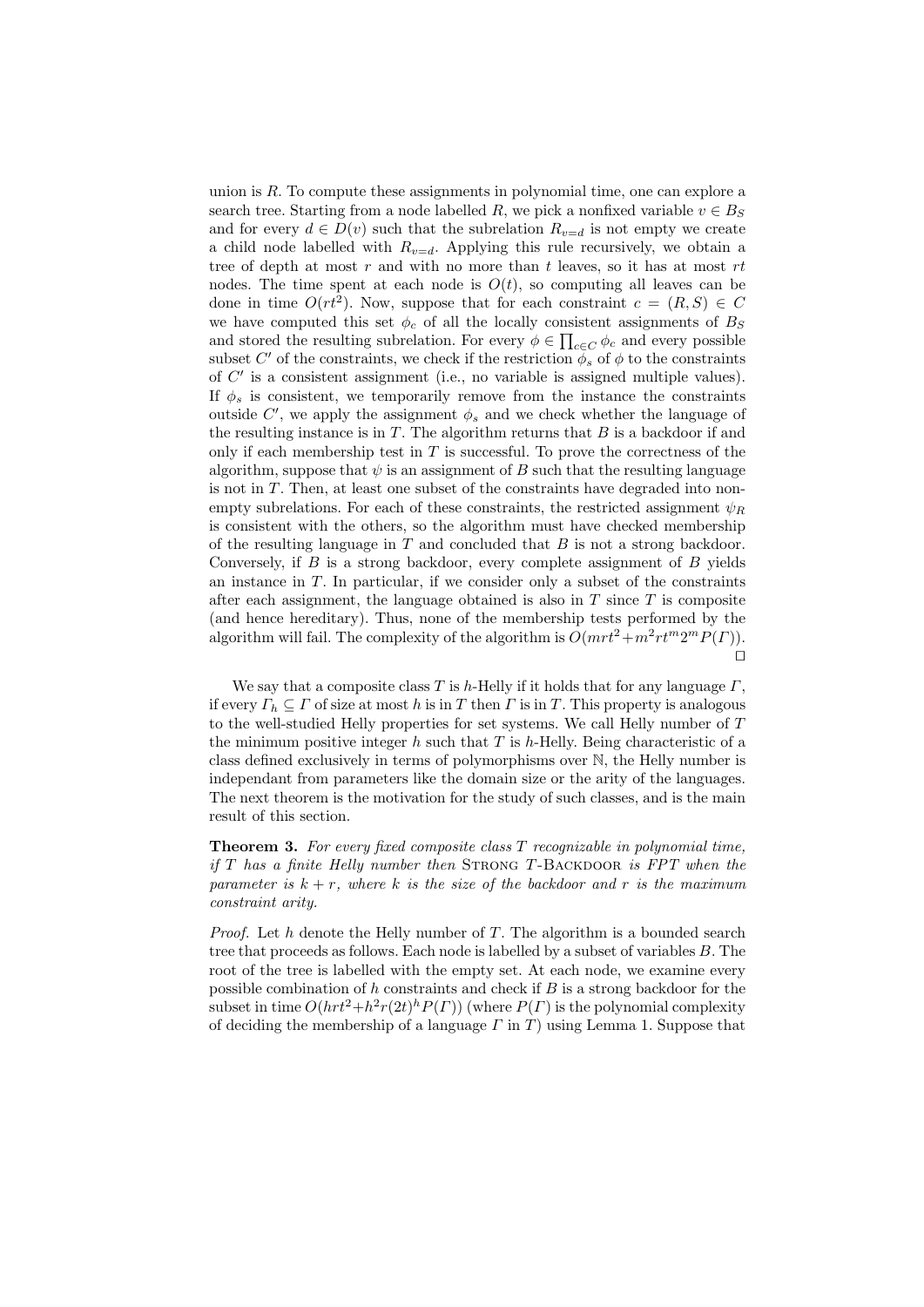$B$  is a strong backdoor for every h-subset. Then, for any possible assignment of  $B$ , each h-subset of the constraints of the resulting instance must be in  $T$ : otherwise,  $B$  would not be a strong backdoor for the  $h$  original constraints that generated them. Since  $T$  is h-Helly, we can conclude that  $B$  is a valid strong backdoor for the whole instance. Now suppose that we have found a h-subset for which  $B$  is not a strong backdoor. For every variable  $x$  in the union of the scopes of the constraints in this subset that is not already in  $B$  (there are at most rh such variables x), we create a child node labelled with  $B \cup \{x\}$ . At each step we are guaranteed to add at least one variable to  $B$ , so we stop creating child nodes when we reach depth  $k$ . The algorithm returns 'YES' at the first node visited that corresponds to a strong backdoor, and 'NO' if no such node is found.

If no strong backdoor of size at most  $k$  exists, it is clear that the algorithm correctly returns 'NO'. Now suppose that a strong backdoor  $\mathbf{B}, |\mathbf{B}| \leq k$ , exists. Observe that if a node is labelled with  $B \subset \mathbf{B}$  and B is not a backdoor for some  $h$ -subset of constraints, then  $B$  contains at least one more variable within this subset. Since the algorithm creates one child per variable that can be added and the root is labelled with a subset of  $\bf{B}$ , by induction there must be a path from the root to a node labelled with B and the algorithm returns 'YES'.

The complexity of the procedure is  $O((rh)^k m^h (hrt^2 + h^2 r (2t)^h P(\Gamma)))$  $O(f(k+r)m^{h}(ht^{2}+h^{2}(2t)^{h}P(\Gamma)))$ . **In the contract of the contract of the contract of the contract of the contract of the contract of the contract of the contract of the contract of the contract of the contract of the contract of the contract of the cont** 

In contrast to the previous hardness results, the target tractable class is not required to be idempotent. However, the target class must have a finite Helly number, which may seem restrictive. The following series of results aims to identify composite classes with this particular property.

**Lemma 2.** A composite class  $T$  is simple if and only if it is 1-Helly.

*Proof.* Let T be a simple class, i.e. an intersection of atomic classes  $T = \bigcap_{f \in \mathcal{F}} T_f$ . Let  $\Gamma$  be a constraint language such that each  $\{R\} \subseteq \Gamma$  is in  $T$ . Then, every  $f \in \mathcal{F}$  preserves every relation in  $\Gamma$  and thus preserves  $\Gamma$ , so  $\Gamma \in \mathcal{T}$  and  $\Gamma$  is 1-Helly. Conversely, let T be a 1-Helly composite class. Let  $\mathcal{F} = \{f \mid f \text{ preserves }\}$ every  $\{R\} \in T$ . Every  $\Gamma \in T$  admits as polymorphism every  $f \in \mathcal{F}$  (as each  $\{R\} \subseteq \Gamma$  is in T and thus is preserved by f), so  $T \subseteq \bigcap_{f \in \mathcal{F}} T_f$ . The other way round, a language  $\Gamma$  in  $\cap_{f \in \mathcal{F}} T_f$  is preserved by every  $f \in \mathcal{F}$  and thus must be a sublanguage of  $\Gamma_{\infty} = \bigcup_{\{R\} \in T} \{R\}$ , which is in T since T is 1-Helly, so  $\Gamma \in T$ and  $\cap_{f \in \mathcal{F}} T_f \subseteq T$ . Finally,  $T = \cap_{f \in \mathcal{F}} T_f$  and so T is simple.

**Proposition 3.** Let h be a positive integer and  $\mathcal T$  be a set of simple classes. Then,  $T = \{ \Gamma \mid \Gamma \text{ belongs to every } T_i \in \mathcal{T} \text{ except at most } h \}$  is a  $(h+1)$ -Helly composite class.

Proof. T is composite since it is the union of every possible intersection of all but h classes from  $\mathcal T$  and any class derived from atomic classes through any combination of intersections and unions is composite. We write  $\mathcal{T} = \{T_i \mid i \in I\}$ . Let  $\Gamma$  be a language such that every sublanguage of size at most  $h+1$  is in  $T$ . For each  $R \in \Gamma$  we define  $S(R) = \{T_i \mid \{R\} \notin T_i\}$ . By Lemma 2, simple classes are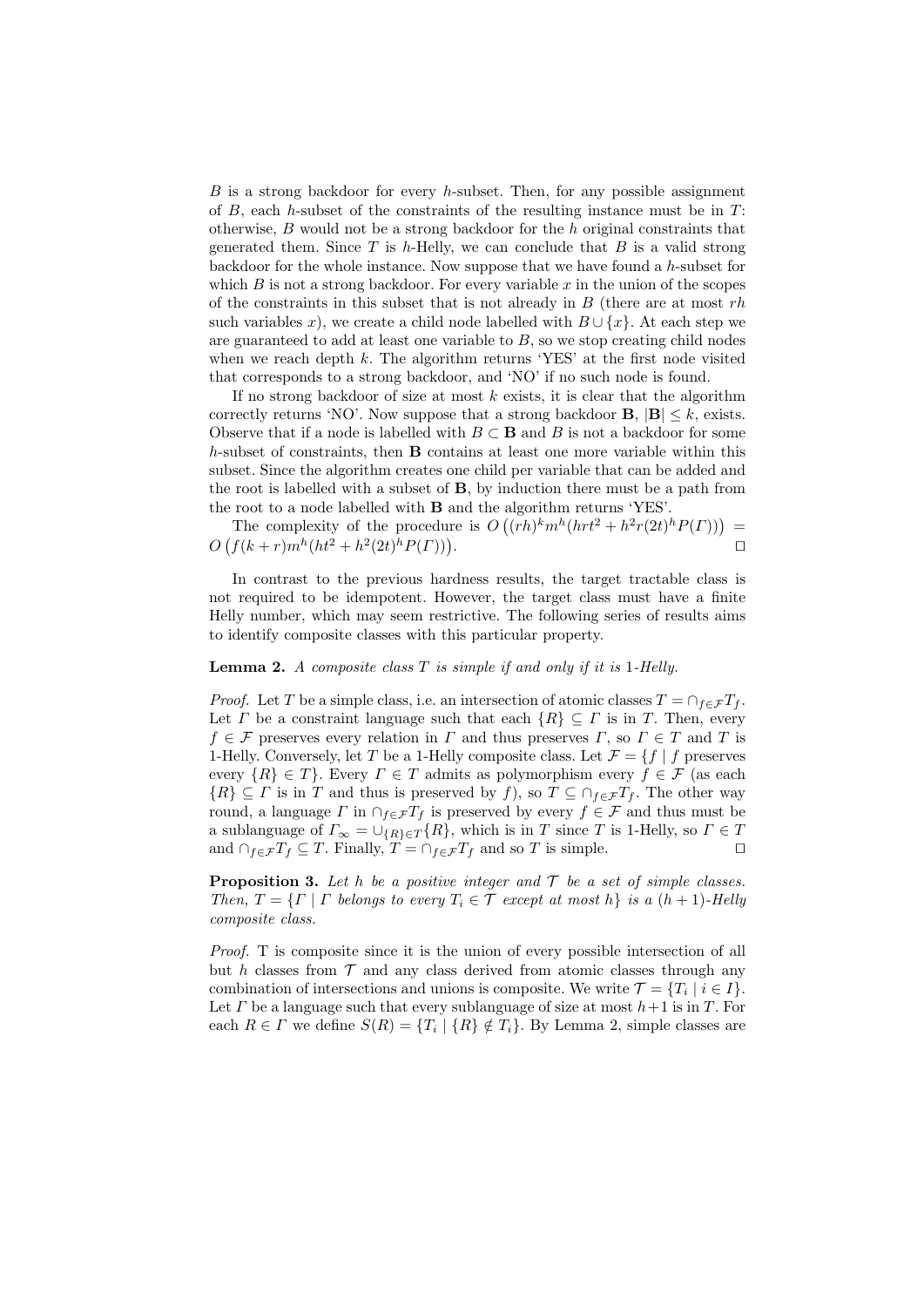1-Helly so  $\Gamma \notin T_i \Leftrightarrow (\exists R \in \Gamma \text{ such that } \{R\} \notin T_i) \Leftrightarrow T_i \in \cup_{R \in \Gamma} S(R)$ . So  $\Gamma \in T$ if and only if  $|\bigcup_{R\in\Gamma}S(R)|\leq h$ . We discard from  $\Gamma$  every relation R such that  $|S(R)| = 0$  as they have no influence on the membership of  $\Gamma$  in  $T$ . If that process leaves  $\Gamma$  empty, then it belongs to  $\Gamma$ . Otherwise, let  $s_i$  denote the maximum size of  $\cup_{R\in\Gamma_i}S(R)$  over all size-j subsets  $\Gamma_i$  of  $\Gamma$ . Since each sublanguage  $\Gamma_i$  of size  $j \leq h+1$  is in T, from the argument above we have  $1 \leq s_1 \leq \ldots \leq s_{h+1} \leq h$ , thus there exists  $j < h + 1$  such that  $s_j = s_{j+1}$ . Let  $\overline{\Gamma_j} \subseteq \overline{\Gamma}$  denote a set of j relations such that  $| \bigcup_{R \in \Gamma_j} S(R)| = s_j$ . Suppose there exists  $R_0 \in \Gamma$  such that  $S(R_0) \nsubseteq \bigcup_{R \in \Gamma_j} S(R)$ . Then,  $|\bigcup_{R \in \Gamma_j \cup \{R_0\}} S(R)| > s_j = s_{j+1}$ , and we get a contradiction. So  $\cup_{R\in \Gamma} S(R) \subseteq \cup_{R\in \Gamma_i} S(R)$ , hence  $|\cup_{R\in \Gamma} S(R)| \leq h$  and  $\Gamma$  is in T. Therefore, T is  $(h + 1)$ -Helly.

In the particular case where  $\mathcal T$  is finite and  $h = |\mathcal T| - 1$ , we get the following nice corollary. Recall that a composite class is any union of simple classes.

## Corollary 1. Any union of h simple classes is h-Helly.

Example 3. Let  $T = \{ \Gamma \mid \Gamma \text{ is either min-closed, max-closed or } 0/1/\text{all} \}$ . T is the union of 3 well-known tractable semantic classes. By definition, min-closed and max-closed constraints are respectively the languages that admit  $min(.,.)$  and  $max(.,.)$  as polymorphisms. Likewise,  $0/1/all$  constraints have been shown to be exactly the languages that admit as polymorphism the majority operation [9]

$$
f(x, y, z) = \begin{cases} y \text{ if } y = z \\ x \text{ otherwise} \end{cases}
$$

Thus, T is the union of 3 atomic classes and hence is 3-Helly by Corollary 1. Since  $T$  is also recognizable in polynomial time, by Theorem 3 STRONG  $T$ -BACKDOOR is FPT when parameterized by backdoor size and maximum arity.

In the light of these results, it would be very interesting to show a dichotomy. Is STRONG T-BACKDOOR with parameter  $k + r$  at least W[1]-hard for every tractable composite class  $T$  that does not have a finite Helly number? While we leave most of this question unanswered, we have identified generic sufficient conditions for W[2]-hardness when r is fixed and the parameter is  $k$ .

Given a bijection  $\phi : D_1 \to D_2$ , we denote by  $R_{\phi}$  the relation  $[(d, \phi(d)), d \in$  $D_1$ . Given a language  $\Gamma$ , a subdomain  $D_1$  of  $D(\Gamma)$  is said to be *conservative* if every  $f \in Pol(\Gamma)$  satisfies  $f(x_1, \ldots, x_m) \in D_1$  whenever  $\{x_1, \ldots, x_m\} \subseteq D_1$ . For instance,  $D(\Gamma')$  is conservative for every  $\Gamma' \subseteq \Gamma$ , and for every column of some  $R \in \Gamma$  the set of values that appear in that column is conservative. Then, we say that a class T is value-renamable if for every  $\Gamma \in T$  and  $\phi : D_1 \to D_2$ , where  $D_1$  is a conservative subdomain of  $\Gamma$  and  $D_2 \cap D(\Gamma) = \emptyset$ ,  $\Gamma \cup \{R_{\phi}\}\$ is in  $T$ . For instance, the class of  $0/1/all$  constraints introduced in Example 3 is valuerenamable, but max-closed constraints are not (as they rely on a fixed order on  $\mathbb N$ ). We also say that a composite class T is *domain-decomposable* if for each pair of languages  $\Gamma_1 \in T$  and  $\Gamma_2 \in T$ ,  $D(\Gamma_1) \cap D(\Gamma_2) = \emptyset$  implies  $\Gamma_1 \cup \Gamma_2 \in T$ . Value-renamability and domain-decomposability are natural properties of any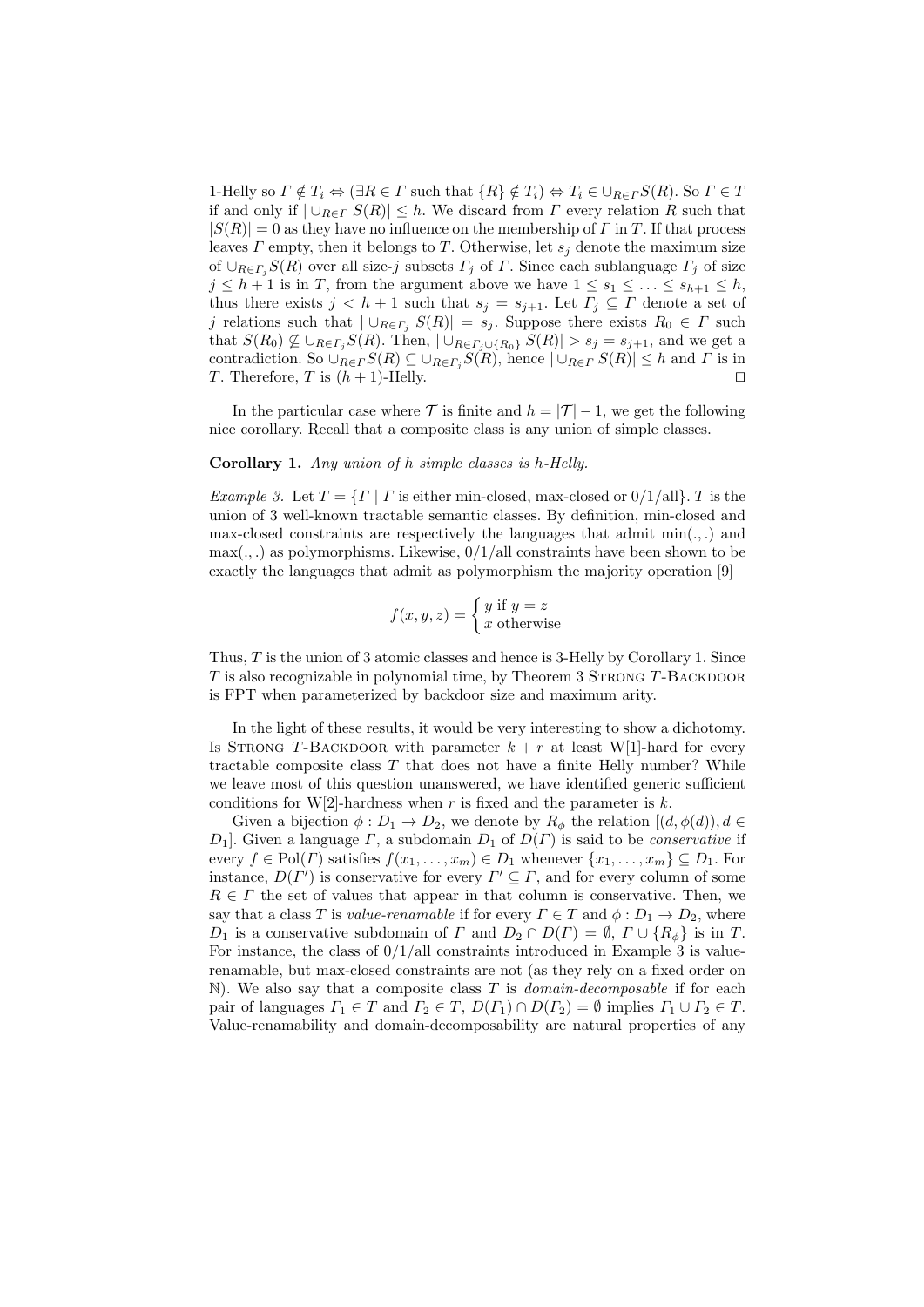class that is large enough to be invariant under minor (from the algorithmic viewpoint) modifications of the constraint languages.

Given a language  $\Gamma$  and a bijection  $\phi: D(\Gamma) \to D'$ , we denote by  $\phi(\Gamma)$  the language over D' obtained by replacing every tuple  $t = (d_1, \ldots, d_r)$  in every relation in  $\Gamma$  by  $\phi(t) = (\phi(d_1), \ldots, \phi(d_r)).$ 

**Lemma 3.** Let  $\Gamma = \Gamma_1 \cup \Gamma_2 \cup \{R_{\phi}\}\$  where  $\phi$  is a bijection from  $D(\Gamma_2)$  to some domain  $D_1$ . Then,  $Pol(\Gamma) \subseteq Pol(\Gamma_1 \cup \phi(\Gamma_2))$ .

*Proof.* Let  $f \in Pol(\Gamma)$  of arity a. We only need to show that f preserves  $\phi(T_2)$ , as f already preserves  $\Gamma_1$ . Since f preserves  $R_{\phi}$ , for each  $(d_1, \phi(d_1)), \ldots, (d_a, \phi(d_a)) \in$  $R_{\phi}$  we have  $(f(d_1, \ldots, d_a), f(\phi(d_1), \ldots, \phi(d_a))) \in R_{\phi}$ , so  $f(\phi(d_1), \ldots, \phi(d_a)) =$  $\phi(f(d_1, \ldots, d_a))$  for every  $d_1, \ldots, d_a \in D(\Gamma_2)$ . Then, given a tuples  $\phi(t_1), \ldots, \phi(t_a)$ of  $\phi(\Gamma_2), f(\phi(t_1), \ldots, \phi(t_a)) = \phi(f(t_1, \ldots, t_a)) \in \phi(\Gamma_2)$  since  $f(t_1, \ldots, t_a) \in \Gamma_2$ . Therefore, f is a polymorphism of  $\phi(\Gamma_2)$  and  $Pol(\Gamma) \subseteq Pol(\Gamma_1 \cup \phi(\Gamma_2)).$ 

**Theorem 4.** On CSPs with arity at most r, if  $T$  is a composite class that is

- idempotent
- not 1-Helly for constraints of arity at most r
- value-renamable
- domain-decomposable

then STRONG T-BACKDOOR is  $W[2]$ -hard when the parameter is k.

*Proof.* Since T is not 1-Helly for constraints of arity at most r, there exists a language  $\Gamma_m = \{R_i \mid i \in 1..l_m\}$  (of arity  $r_m \leq r$  and over a domain  $D_m$ ,  $|D_m|$  =  $d_m$ ) such that  $l_m > 1$  and every sublanguage of  $\Gamma_m$  is in T but  $\Gamma_m$  is not. Since T is fixed, we shall consider that  $\Gamma_m$  is fixed as well and hence has constant size. We assume for simplicity of presentation that every  $R \in \Gamma_m$  has arity  $r_m$ .

We perform an FPT-reduction from  $p$ -HITTING SET parameterized with solution size as follows. Let  $(p, U, S)$  be an instance of p-HITTING SET, with  $S = \{S_1, \ldots, S_s\}$  and  $U = \{u_1, \ldots, u_n\}$ . For every  $u_i \in U$ , we associate a unique variable  $x_i$ . For every set  $S_j = (u_{\sigma_j(1)}, \ldots, u_{\sigma_j(p)})$ , we add  $2r_m$  new variables  $y_j^1, \ldots, y_j^{r_m}, z_j^1, \ldots, z_j^{r_m}$  and we create  $p+2$  new disjoint domains  $D_j^i$ ,  $i \in [0 \dots p+1]$  of size  $d_m$ . Then, we pick a chain of  $p+1$  bijections  $\psi_j^i : D_j^i \to D_j^{i+1}$ ,  $i \in [0 \dots p]$  and we add a chain of constraints  $R_{\psi_j^i}$  between the  $p+2$  variables  $(y_j^{r_m}, x_{\sigma_j(1)}, \ldots, x_{\sigma_j(p)}, z_j^1)$ . Afterwards, we pick a bijection  $\phi_j : D_m \to D_j^0$  and we apply  $\phi_j(R_1)$  to  $y_j^1, \ldots, y_j^{r_m}$ . In the same fashion, if we denote by  $\psi_j$  the bijection from  $D_j^0$  to  $D_j^{p+1}$  obtained by composition of all the  $\psi_j^i$ , we apply every constraint in  $(\psi_j \circ \phi_j)(T_m \setminus \{R_1\})$  to the variables  $z_j^1, \ldots, z_j^{r_m}$ . The main idea behind the construction is that both  $\Gamma_m \backslash \{R_1\}$  and  $\{\mathring{R_1}\}$  are in T but  $\Gamma_m$  is not: by adding  $\phi_j(R_1)$  on the variables y,  $\psi_j \circ \phi_j(\Gamma_m \backslash \{R_1\})$  on the variables z and the chain of bijections  $R_{\psi_j^i}$  of the x variables, we have a language that is not in  $T$  but assigning any value to  $x$  yields a residual language in  $T$  (the proof can be found below). We use this property to encode a HITTING SET instance. See Figure 2 for an example of the reduction.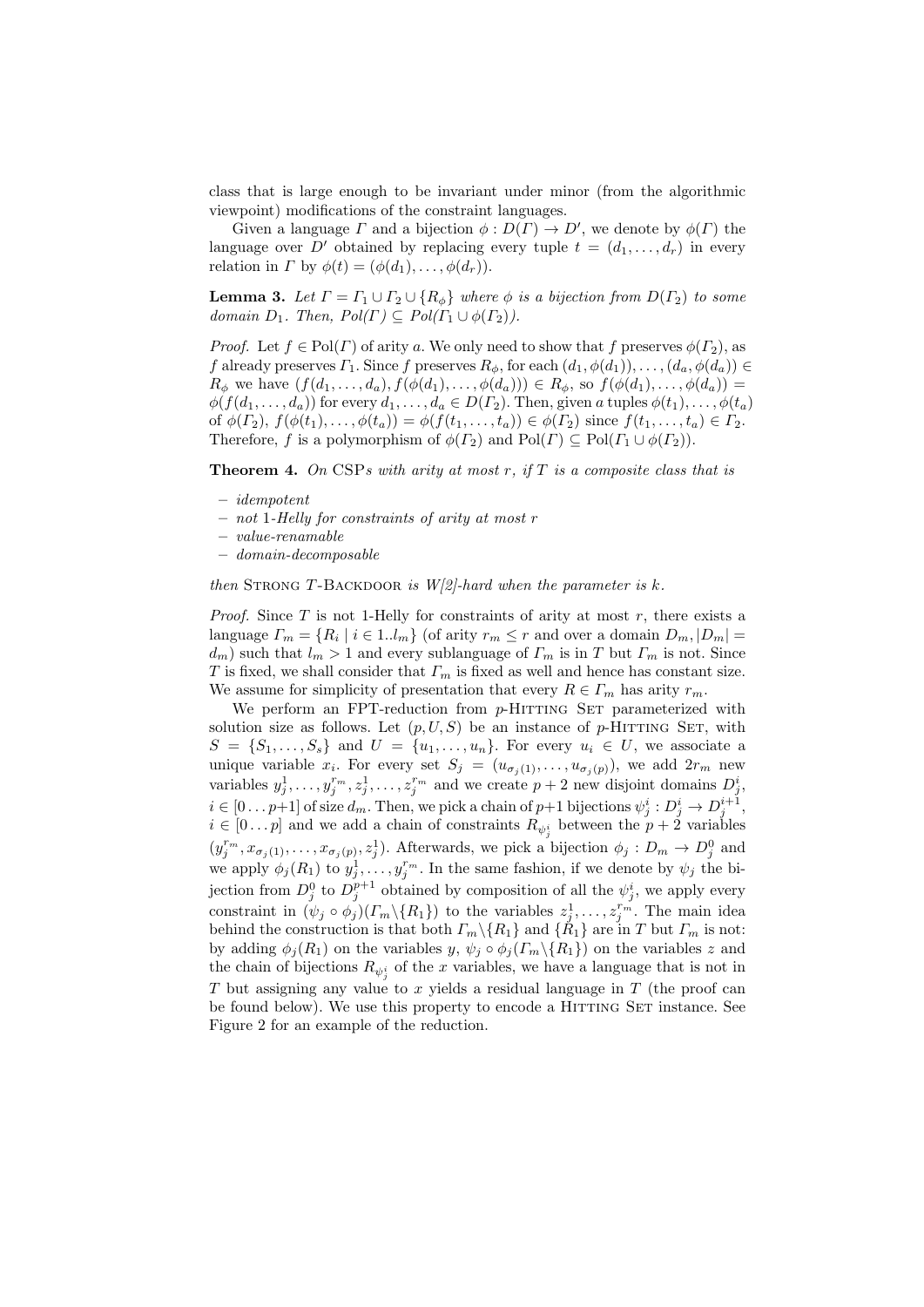

Fig. 2: Example of the construction for  $U = (u_1, \ldots, u_7)$ , two sets  $S_1$  =  $(u_2, u_4, u_5), S_2 = (u_1, u_4, u_6), \Gamma_m = \{R_1, R_2, R_3\}$  and  $r_m = 2$ . Each arrow is a (binary) constraint. The upper part of the instance is constructed from  $S_1$  and the lower part from  $S_2$ .

Suppose we have a backdoor to T of size at most k. Then, for each set  $S_j$ , at least one variable from  $(y_j^1, \ldots, y_j^{r_m}, x_{\sigma_j(1)}, \ldots, x_{\sigma_j(p)}, z_j^1, \ldots, z_j^{r_m})$  must belong to the backdoor. Suppose this is not the case. Then, the language  $\Gamma$  of any reduced instance would contain the relations of  $\{\phi_j(R_1),(\psi_j \circ \phi_j)(\Gamma_m \backslash \{R_1\})\}$ plus the relations  $R_{\psi_j^i}$ . Applying Lemma 3  $p+1$  times, we get  $Pol(\Gamma) \subseteq Pol((\psi_j \circ \Gamma))$  $\phi_j (R_1) \cup (\psi_j \circ \phi_j)(\Gamma_m \backslash \{R_1\}) = \text{Pol}((\psi_j \circ \phi_j)(\Gamma_m))$ . Thus, if  $\Gamma$  is in  $T$ , then so is  $(\psi_j \circ \phi_j)(\Gamma_m)$ . Then, by value-renamability  $\{(\psi_j \circ \phi_j)(\Gamma_m) \cup R_{(\psi_i \circ \phi_j)}\}$  is also in T and using Lemma 3 again,  $\Gamma_m$  is in T, which is a contradiction. Therefore, a hitting set of size at most  $k$  can be constructed by including every value  $u_i$ such that  $x_i$  is in the backdoor, and if any variable from  $y_j^1, \ldots, y_j^{r_m}, z_j^1, \ldots, z_j^{r_m}$ belongs to the backdoor for some j, we also include  $u_{\sigma_i(1)}$ .

Conversely, a hitting set forms a backdoor. After every complete assignment of the variables from the hitting set, the set of constraints associated with any set  $S_j$  can be partitioned into sublanguages whose domains have an empty intersection(see Figure 2). The sublanguages are either:

- $\phi_j(R_1)$  together with some constraints  $R_{\psi_j^i}$  and a residual unary constraint with a single tuple. This language is in  $T$  by Lemma 3, value-renamability and idempotency.
- $(\psi_j \circ \phi_j)(\Gamma_m \backslash \{R_1\})$  together with some constraints  $R_{\psi_j^i}$  and a residual unary constraint with a single tuple. This case is symmetric.
- $-$  A (possibly empty) chain of constraints  $R_{\psi_j^i}$  plus unary constraints with a single tuple, which is again in  $T$  since  $T$  is idempotent, value-renamable and contains the language  $\{\emptyset\}.$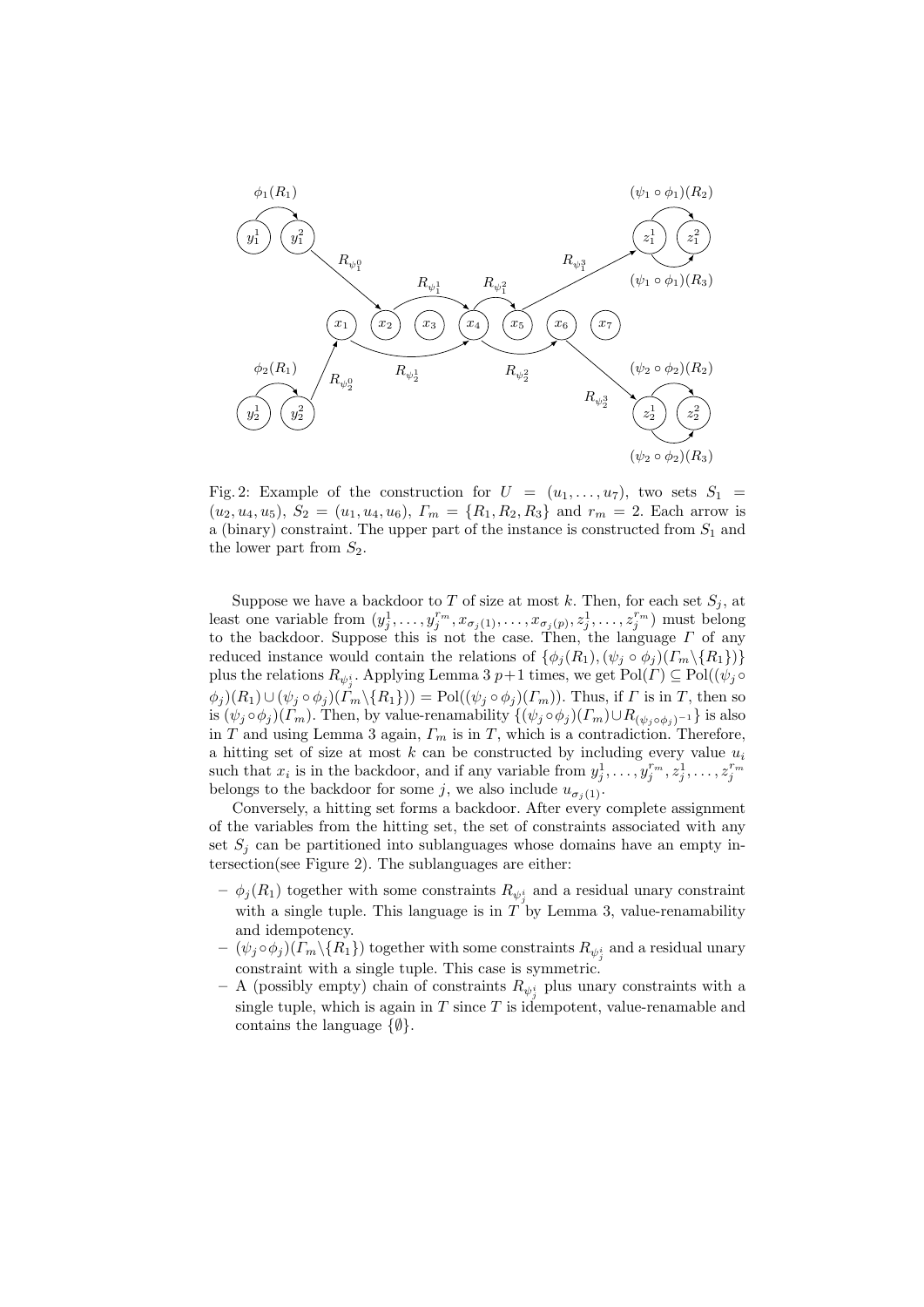Furthermore, the sublanguages associated with different sets  $S_j$  also have an empty domain intersection. Since  $T$  is domain-decomposable, the resulting language is in  $T$ .

Note that this result does not conflict with Theorem 3, since any class T that is domain-decomposable, value-renamable and not 1-Helly cannot have a finite Helly number (part of the proof of Theorem 4 amounts to showing that one can build in polynomial time arbitrarily large languages  $\Gamma$  such that every sublanguage is in  $T$  but  $\Gamma$  is not). While the proof may seem technical, the theorem is actually easy to use and applies almost immediately to many known tractable classes: to prove  $W[2]$ -hardness of STRONG T-BACKDOOR on CSPs of arity bounded by  $r$ , one only has to prove value-renamability, domaindecomposability (which is usually straightforward) and exhibit a language Γ such that each  $\{R\} \subset \Gamma$  is in T but  $\Gamma$  is not.

*Example 4.* An idempotent operation  $f$  is totally symmetric (TSI) if it satisfies  $f(x_1, \ldots, x_a) = f(y_1, \ldots, y_a)$  whenever  $\{x_1, \ldots, x_a\} = \{y_1, \ldots, y_a\}$ . Using the same notations as in Example 2, it has been shown in [13] that  $CSP(\overline{\Gamma})$  is solved by arc-consistency if and only if  $\Gamma$  has TSI polymorphisms of all arities. We show that this class of languages (which we denote by  $T_{\text{TSI}}$ ) falls in the scope of Theorem 4 even for binary relations. First, this class is composite and idempotent: If we denote by  $TS(a)$  the set of all possible TSI operations on N of arity a and ATS =  $\prod_{a \in \mathbb{N}^*} TS(a)$ , we have  $T_{\text{TSI}} = \bigcup_{\mathcal{F} \in \text{ATS}} (\bigcap_{f \in \mathcal{F}} T_f)$ . To prove domain-decomposability and value-renamability, we will use the equivalent and more convenient characterization that  $\Gamma$  is in  $T_{\text{TSI}}$  if and only if  $\Gamma$  has a TSI of arity  $|D(T)|$ . Without loss of generality, we consider TSI polymorphisms as set functions and write  $f(x_1, \ldots, x_a) = f({x_1, \ldots, x_a}).$ 

– Domain-decomposability: Let  $\Gamma_1, \Gamma_2 \in T$  be constraint languages with respective TSI polymorphisms  $f_1, f_2$  (of respective arities  $|D(T_1)|, |D(T_2)|$ ), and  $D(T_1) \cap D(T_2) = \emptyset$ . Let f be the operation on  $D(T_1) \cup D(T_2)$  of arity  $|D(\Gamma_1) \cup D(\Gamma_2)|$  defined as follows:

$$
f(x_1,...,x_m) = \begin{cases} f_1(\{x_1,...,x_m\}) & \text{if } \{x_1,...,x_m\} \subseteq D(T_1) \\ f_2(\{x_1,...,x_m\}) & \text{if } \{x_1,...,x_m\} \subseteq D(T_2) \\ \max(x_1,...,x_m) & \text{otherwise} \end{cases}
$$

f is totally symmetric and preserves both  $\Gamma_1$  and  $\Gamma_2$ , so f is a polymorphism of  $\Gamma_1 \cup \Gamma_2$  and  $\Gamma_1 \cup \Gamma_2 \in T_{\text{TSI}}$ . Therefore,  $T_{\text{TSI}}$  is domain-decomposable.

– Value-renamability: Let  $\Gamma \in T_{\text{TSI}}$  be a language with a TSI polymorphism  $f_1$ of arity  $|D(\Gamma)|$ . Let  $\phi: D_1 \to D_2$  be a bijection, where  $D_1$  is a conservative subdomain of  $D(\Gamma)$  and  $D_2 \cap D(\Gamma) = \emptyset$ . Then, the operation of arity  $|D(\Gamma) \cup$  $D_2$  defined as

$$
f(x_1,...,x_m) = \begin{cases} f_1(\{x_1,...,x_m\}) & \text{if } \{x_1,...,x_m\} \subseteq D(\Gamma) \\ \phi(f_2(\{\phi^{-1}(x_1),..., \phi^{-1}(x_m)\})) & \text{if } \{x_1,...,x_m\} \subseteq D_2 \\ \max(x_1,...,x_m) & \text{otherwise} \end{cases}
$$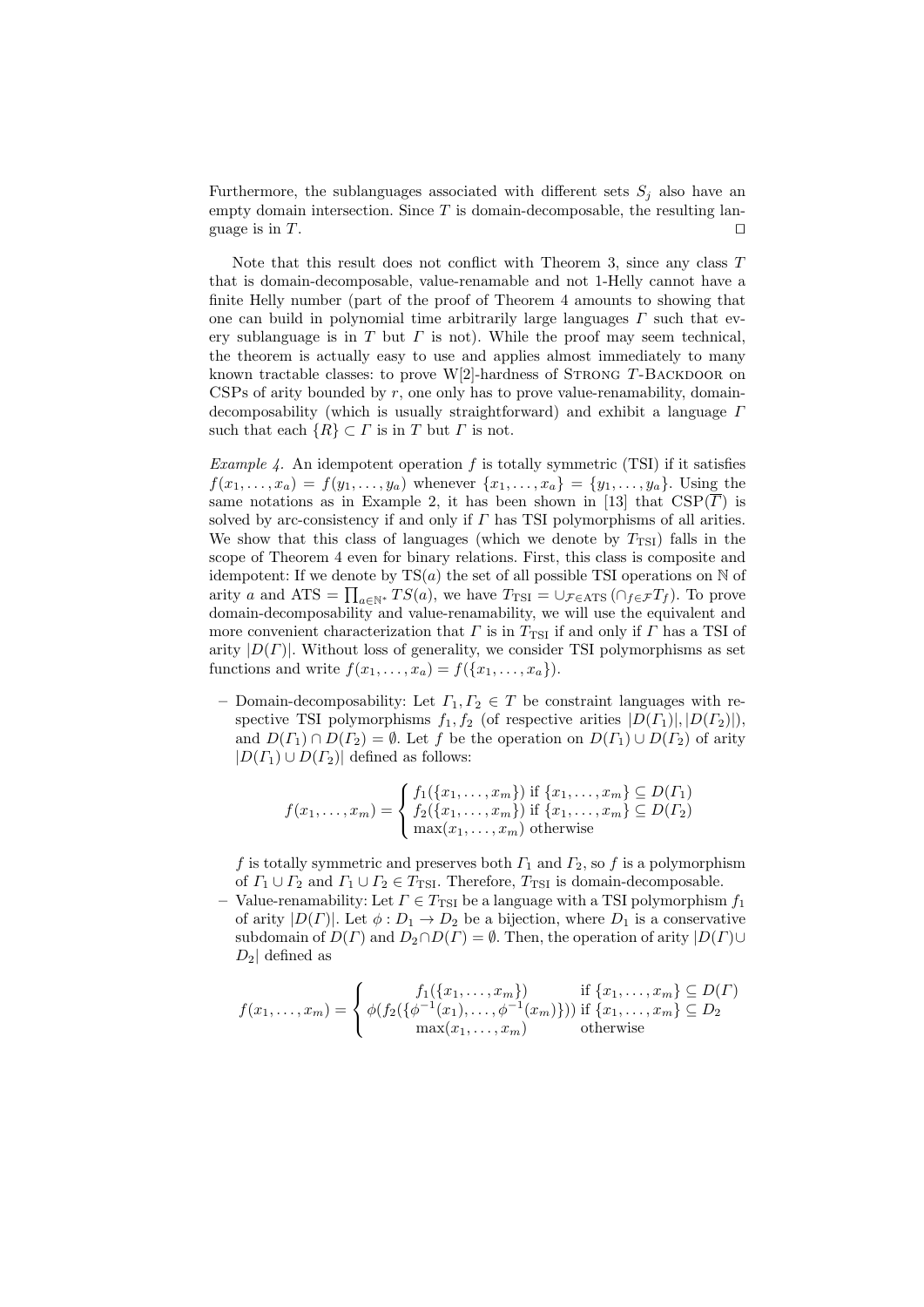is a TSI and preserves both  $\Gamma$  and  $R_{\phi}$  (the proof is straightforward using the fact that  $D_1$  is a conservative subdomain), so  $\Gamma \cup \{R_\phi\} \in T_{\text{TSI}}$  and  $T_{\text{TSI}}$ is value-renamable.

- Not 1-Helly: Let  $R_1 = [(0, 0), (0, 1), (1, 0)]$  and  $R_2 = [(1, 1), (0, 1), (1, 0)].$ Both  ${R_1}$  and  ${R_2}$  are in  $T_{TSI}$  (as they are respectively closed by min and max, which are 2-ary TSIs), but  $\{R_1, R_2\}$  is not  $(R_1 \text{ forces } f(0, 1) = 0$  and  $R_2$  forces  $f(0, 1) = 1$  for every TSI polymorphism f), so  $T_{\text{TSI}}$  is not 1-Helly.

Finally, we conclude that Theorem 4 applies to  $T_{\text{TSI}}$  even for binary constraints. The same reasoning also applies to many other tractable classes, such as languages preserved by a near-unanimity  $(f(y, x, \dots, x) = f(x, y, x, \dots, x) = \dots$  $f(x, \ldots, x, y) = x$  or a Mal'tsev  $(f(x, x, y) = f(y, x, x) = y)$  polymorphism.

## 5 Related work

A very recent paper by Gaspers et al. [3] has independently investigated the same topic (parameterized complexity of strong backdoor detection for tractable semantic classes) and some of their results seem close to ours. In particular, one of their theorems (Theorem 5) is similar to our Proposition 2, but is less general as they assume the target class to be an union of atomic classes. They also study the case where  $r$  is bounded and  $k$  is the parameter, as we do, but their result (Theorem 6) is more specific and can be shown to be implied by our Theorem 4.

# 6 Conclusion

We have shown that finding small strong backdoors to tractable constraint languages is often hard. In particular, if the tractable class is a set of languages closed by an idempotent operation, or can be defined by arbitrary conjunctions and disjunctions of such languages, then finding a backdoor to this class is NPhard even when all constraints have a fixed arity. Moreover, it is  $W[2]$ -hard with respect to the backdoor size k.

When considering the larger parameter  $k + r$ , however, we have shown that strong backdoor detection is FPT provided that the target class is h-Helly for a constant  $h$ , that is, membership in this class can be decided by checking all h-tuples of relations. We then give a complete characterization of 1-Helly classes, and we use this result to show that any finite union of 1-Helly classes induces a backdoor problem FPT in  $k + r$ . Finally, we characterize another large family of tractable classes for which backdoor detection is  $W[2]$ -hard for the parameter k even if r is fixed. This result can be used to derive hardness of backdoor detection for many known large tractable classes, provided they have certain natural properties (which we call value-renamability and domain-decomposability).